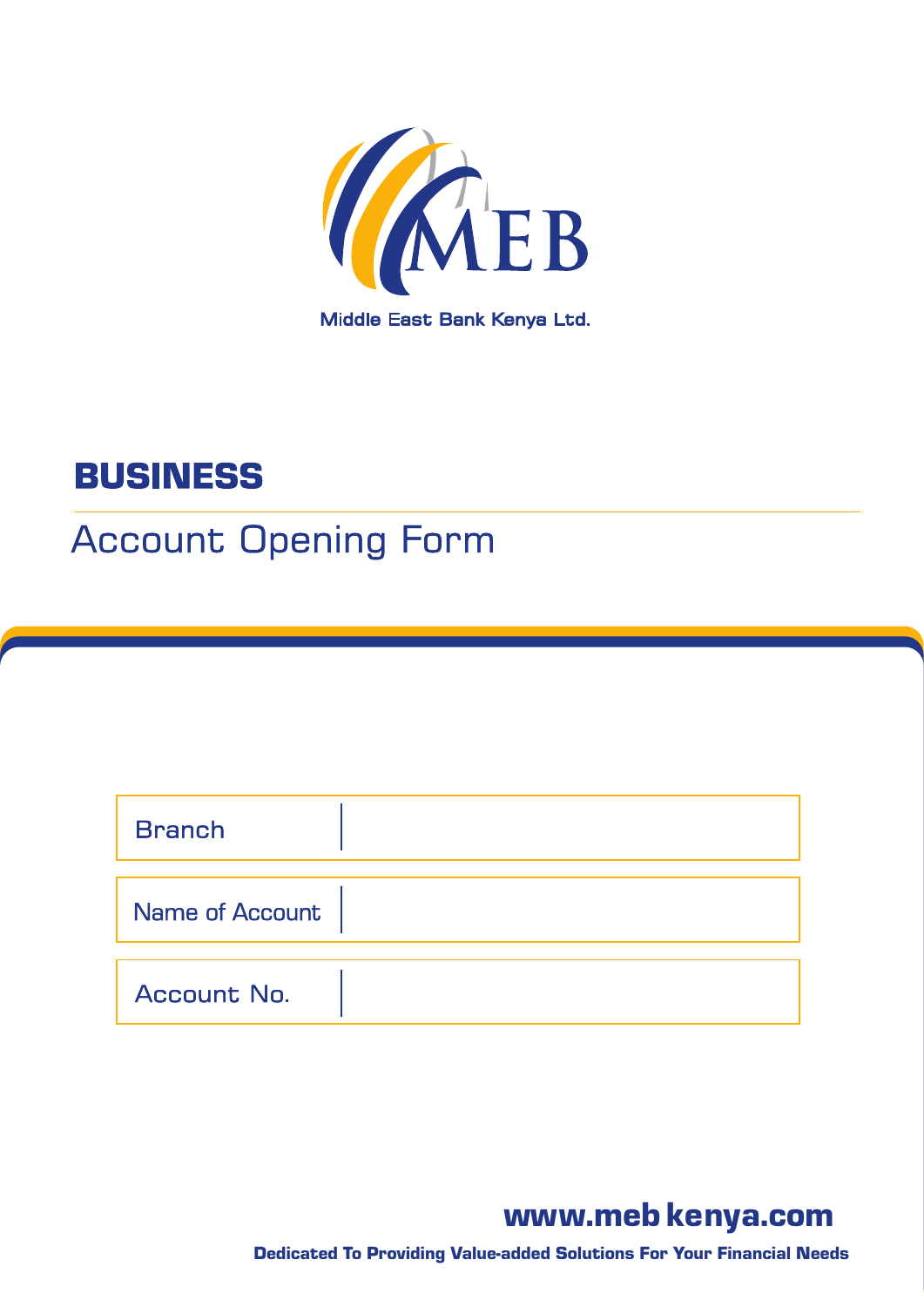## **BUSINESS ACCOUNT OPENING FORM**

| Title of the Account <b>contract of the Account</b> and the Account of the Account of the Account of the Account of the Account of the Account of the Account of the Account of the Account of the Account of the Account of the Ac  |                                 |                                  |                        |
|--------------------------------------------------------------------------------------------------------------------------------------------------------------------------------------------------------------------------------------|---------------------------------|----------------------------------|------------------------|
| Tick as appropriate                                                                                                                                                                                                                  |                                 |                                  |                        |
| $A/C$ Type Current $\Box$                                                                                                                                                                                                            |                                 | □ Call Deposits □ Fixed Deposits |                        |
| Currency Kes □                                                                                                                                                                                                                       |                                 |                                  |                        |
| Cheque Book required $\Box$                                                                                                                                                                                                          |                                 |                                  |                        |
| I/We request you to open an account as specified above. I/We agree to provide any documents requested by you according to the<br>type of account requested and abide by the conduct of such an account.                              |                                 |                                  |                        |
| <b>Mailing Address for Business</b>                                                                                                                                                                                                  |                                 |                                  |                        |
|                                                                                                                                                                                                                                      |                                 |                                  |                        |
| <b>Physical Address for Business</b>                                                                                                                                                                                                 |                                 |                                  |                        |
|                                                                                                                                                                                                                                      |                                 |                                  |                        |
|                                                                                                                                                                                                                                      |                                 |                                  |                        |
|                                                                                                                                                                                                                                      |                                 |                                  |                        |
| Office E-mail <b>contract and the contract of the contract of the contract of the contract of the contract of the contract of the contract of the contract of the contract of the contract of the contract of the contract of th</b> |                                 |                                  |                        |
|                                                                                                                                                                                                                                      |                                 |                                  |                        |
|                                                                                                                                                                                                                                      |                                 |                                  |                        |
|                                                                                                                                                                                                                                      |                                 |                                  |                        |
|                                                                                                                                                                                                                                      |                                 |                                  |                        |
|                                                                                                                                                                                                                                      |                                 |                                  |                        |
| <b>Other Accounts held currently (with us or other banks)</b>                                                                                                                                                                        |                                 |                                  |                        |
|                                                                                                                                                                                                                                      |                                 |                                  |                        |
| 2. Bank Name                                                                                                                                                                                                                         | Account No.                     |                                  |                        |
|                                                                                                                                                                                                                                      |                                 |                                  |                        |
| <b>Industry Segment</b>                                                                                                                                                                                                              |                                 |                                  |                        |
| Manufacturing                                                                                                                                                                                                                        | N.P.I / Religious Organizations |                                  | <b>Agricultural</b>    |
| Governmental Dept. / Parastal                                                                                                                                                                                                        | <b>Multinational</b>            |                                  | <b>Oil/Oil Related</b> |
| <b>Legal Profession</b>                                                                                                                                                                                                              | Nominee Account / Fund Manager  |                                  | Insurance              |
| <b>Service Industry</b>                                                                                                                                                                                                              |                                 |                                  |                        |
| <b>History</b>                                                                                                                                                                                                                       |                                 |                                  |                        |
|                                                                                                                                                                                                                                      |                                 |                                  |                        |
|                                                                                                                                                                                                                                      |                                 |                                  |                        |
|                                                                                                                                                                                                                                      |                                 |                                  |                        |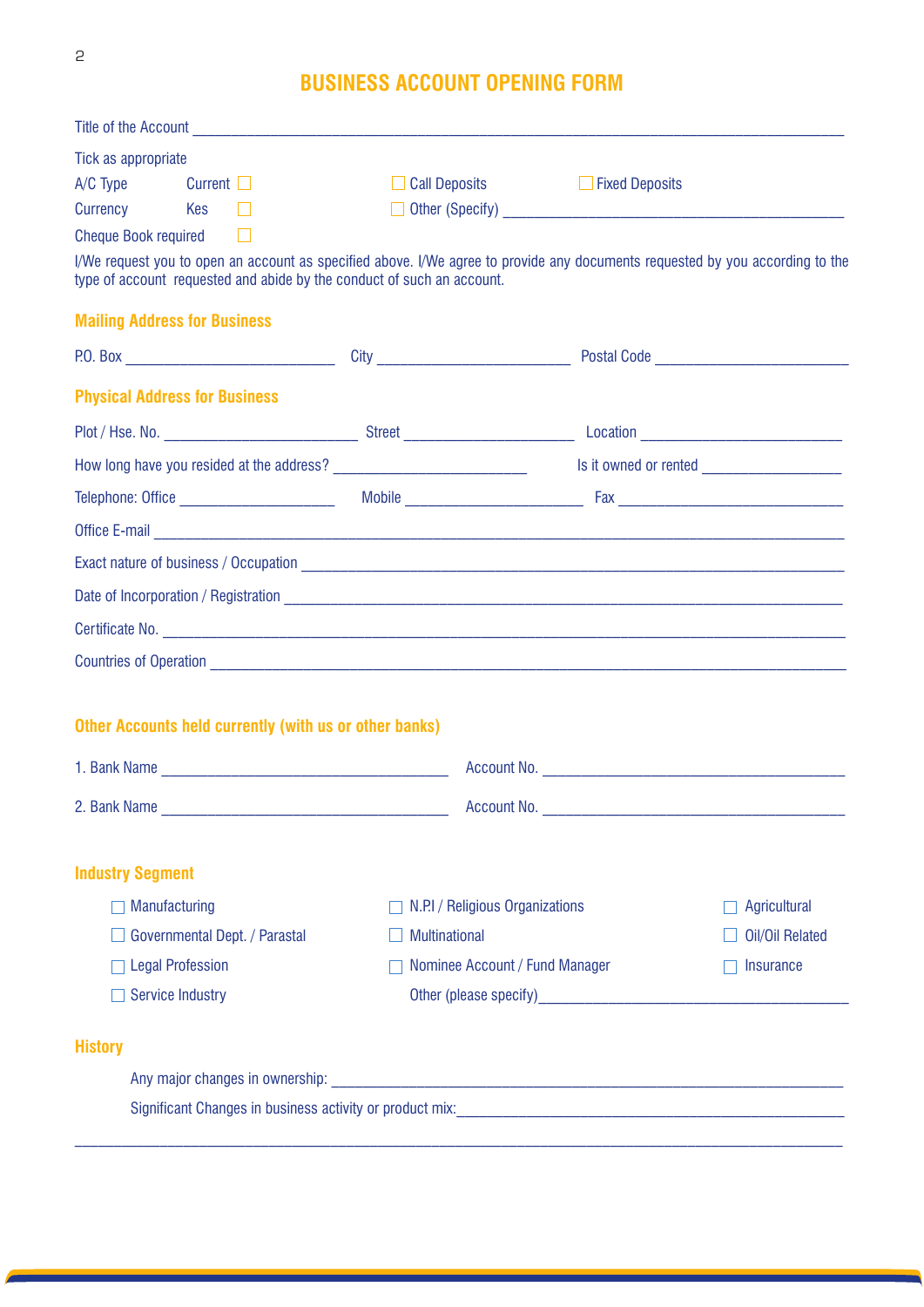### **DIRECTOR / PARTNER / EXECUTIVE / COMMITTEE DETAILS**

| $\Box$ Mr.<br><b>Example 18</b> Mrs.   | $\Box$ Dr.<br>$\Box$ Ms.                                                         | $\Box$ Prof. | $\Box$ Other (Specify) |  |
|----------------------------------------|----------------------------------------------------------------------------------|--------------|------------------------|--|
|                                        |                                                                                  |              |                        |  |
|                                        |                                                                                  |              |                        |  |
|                                        |                                                                                  |              |                        |  |
|                                        |                                                                                  |              |                        |  |
| <b>Mailing Address for Individual</b>  |                                                                                  |              |                        |  |
|                                        | P.O. Box ________________________________City __________________________________ |              |                        |  |
| <b>Physical Address for Individual</b> |                                                                                  |              |                        |  |
|                                        |                                                                                  |              |                        |  |
|                                        |                                                                                  |              |                        |  |
|                                        |                                                                                  |              |                        |  |
|                                        |                                                                                  |              |                        |  |
| Self-employed $\Box$                   |                                                                                  |              |                        |  |
|                                        |                                                                                  |              |                        |  |
|                                        | Monthly Sales Turnover ____________________                                      |              |                        |  |
|                                        |                                                                                  |              |                        |  |
|                                        |                                                                                  |              |                        |  |
| Employed<br>$\Box$                     |                                                                                  |              |                        |  |

### **DIRECTOR / PARTNER / EXECUTIVE / COMMITTEE DETAILS**

| $\Box$ Mr.<br><b>Example 18</b> Mrs.                                             | $\Box$ Ms.                                  | $\Box$ Dr. | Prof. <b>D</b> Other (Specify) |  |
|----------------------------------------------------------------------------------|---------------------------------------------|------------|--------------------------------|--|
|                                                                                  |                                             |            |                                |  |
|                                                                                  |                                             |            |                                |  |
|                                                                                  |                                             |            |                                |  |
|                                                                                  |                                             |            |                                |  |
| <b>Mailing Address for Individual</b>                                            |                                             |            |                                |  |
| P.O. Box _______________________________City ___________________________________ |                                             |            |                                |  |
| <b>Physical Address for Individual</b>                                           |                                             |            |                                |  |
|                                                                                  |                                             |            |                                |  |
|                                                                                  |                                             |            |                                |  |
| Telephone: Office _______________________                                        |                                             |            |                                |  |
|                                                                                  |                                             |            |                                |  |
| Self-employed $\Box$                                                             |                                             |            |                                |  |
|                                                                                  | Duration of Operation                       |            |                                |  |
|                                                                                  | Monthly Sales Turnover ____________________ |            |                                |  |
|                                                                                  |                                             |            |                                |  |
|                                                                                  |                                             |            |                                |  |
| Employed                                                                         | Company Name                                |            |                                |  |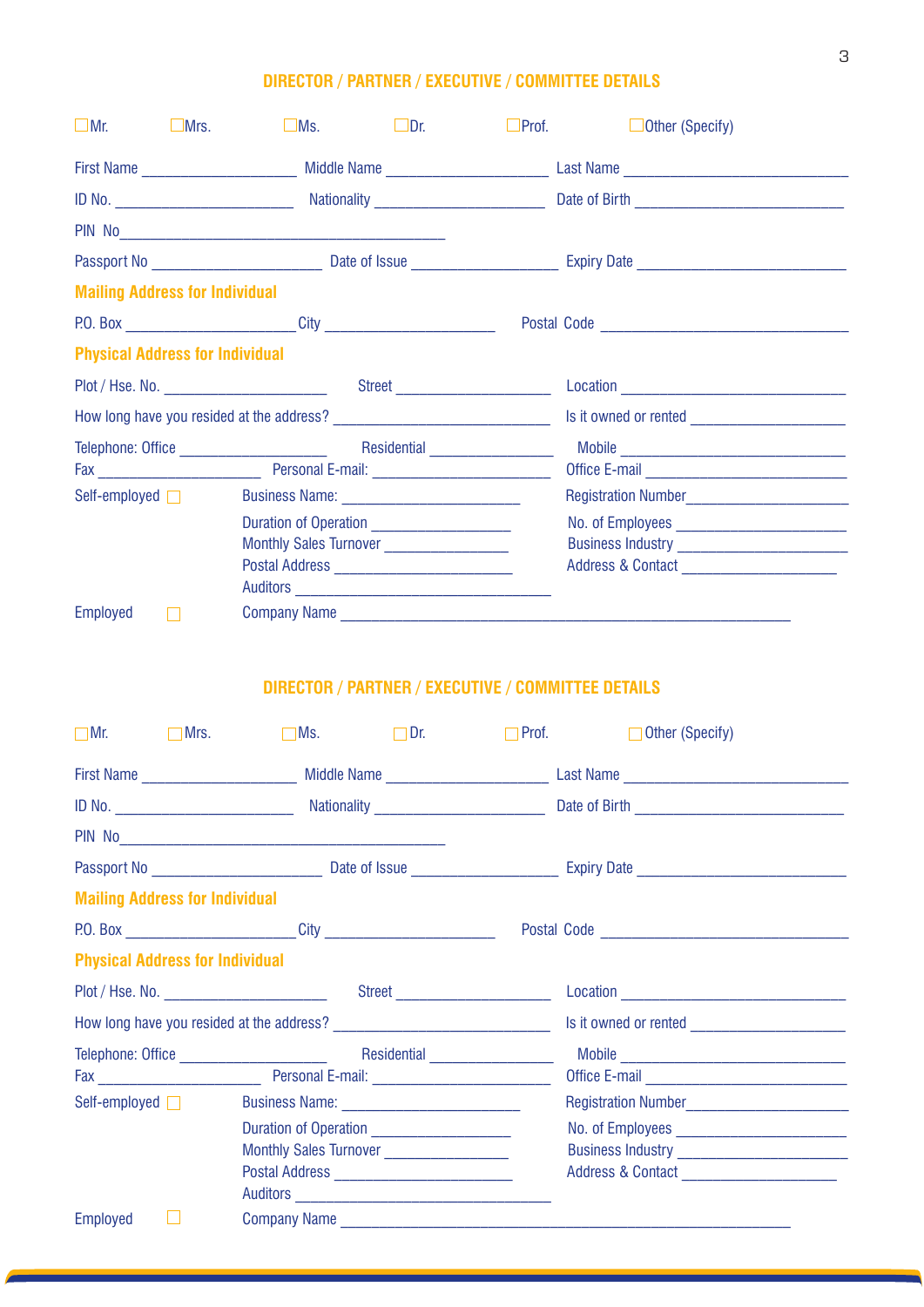|                              |        | <b>MANDATE</b>    |                    |                |
|------------------------------|--------|-------------------|--------------------|----------------|
| <b>Operating Mandates:</b>   | Solely | <b>Either</b> /or | $\Box$ All to sign | Other(specify) |
| Special signing Instructions |        |                   |                    |                |

 $\_$  , and the state of the state of the state of the state of the state of the state of the state of the state of the state of the state of the state of the state of the state of the state of the state of the state of the

| Name                                            | Name                                                   | <b>Name</b>                                            |
|-------------------------------------------------|--------------------------------------------------------|--------------------------------------------------------|
| (Please sign within the boundary below)         | (Please sign within the boundary below)                | (Please sign within the boundary below)                |
| Name<br>(Please sign within the boundary below) | <b>Name</b><br>(Please sign within the boundary below) | <b>Name</b><br>(Please sign within the boundary below) |

To expedite processing, please enclose for each director / partner / executive committee member and each signatory a certified copy of their ID / Passport, Pin certificate and one passport size colour photograph.

### **INSTRUCTIONS INDEMNITY FOR FAX AND/OR EMAIL INSTRUCTIONS**

### **ACCOUNT NUMBER \_\_\_\_\_\_\_\_\_\_\_\_\_\_\_\_\_\_\_\_\_\_\_\_\_\_\_\_\_\_\_\_\_\_\_\_\_\_\_\_\_\_\_\_\_\_\_\_\_\_\_\_\_\_\_\_\_\_\_\_\_\_\_\_\_\_\_\_\_\_\_\_\_\_\_\_\_\_\_\_\_\_\_**

4

1) You are hereby authorised to accept fax and/email transmission instructions regarding the above account from me / any one of us notwithstanding the signing requirements of the opening of Account Mandate at any time applicable to such account.

2) You are hereby authorised to accept fax and/email transmission instructions from the following

| 1. Name | <b>Specimen Signature</b> | Email |
|---------|---------------------------|-------|
| 2. Name | <b>Specimen Signature</b> | Email |
| 3. Name | Specimen Signature        | Email |

If it is not my / our intention that the instructions referred to above should be confirmed in writing and I / We hereby ratify and confirm all that you should do in my / our name by virtue of such instructions. I/We accept that in the event I/We suffer any loss as a result of your aceptance or interpration of such instructions. I/We have no reclaim or redress against you. In consideration of your acting in accordance with the terms hereof I / We undertake jointly and severally to indemnify you and keep you indemnified against all loses claims actions proceedings demand damages costs and expenses incurred or sustained by you of whatever nature and howsoever arising out of or in connetion with such instructions provided only that you act in good faith.

| <b>SIGNED</b> | <b>PRINT NAME</b> |
|---------------|-------------------|
|               |                   |
|               |                   |
| <b>DATE</b>   |                   |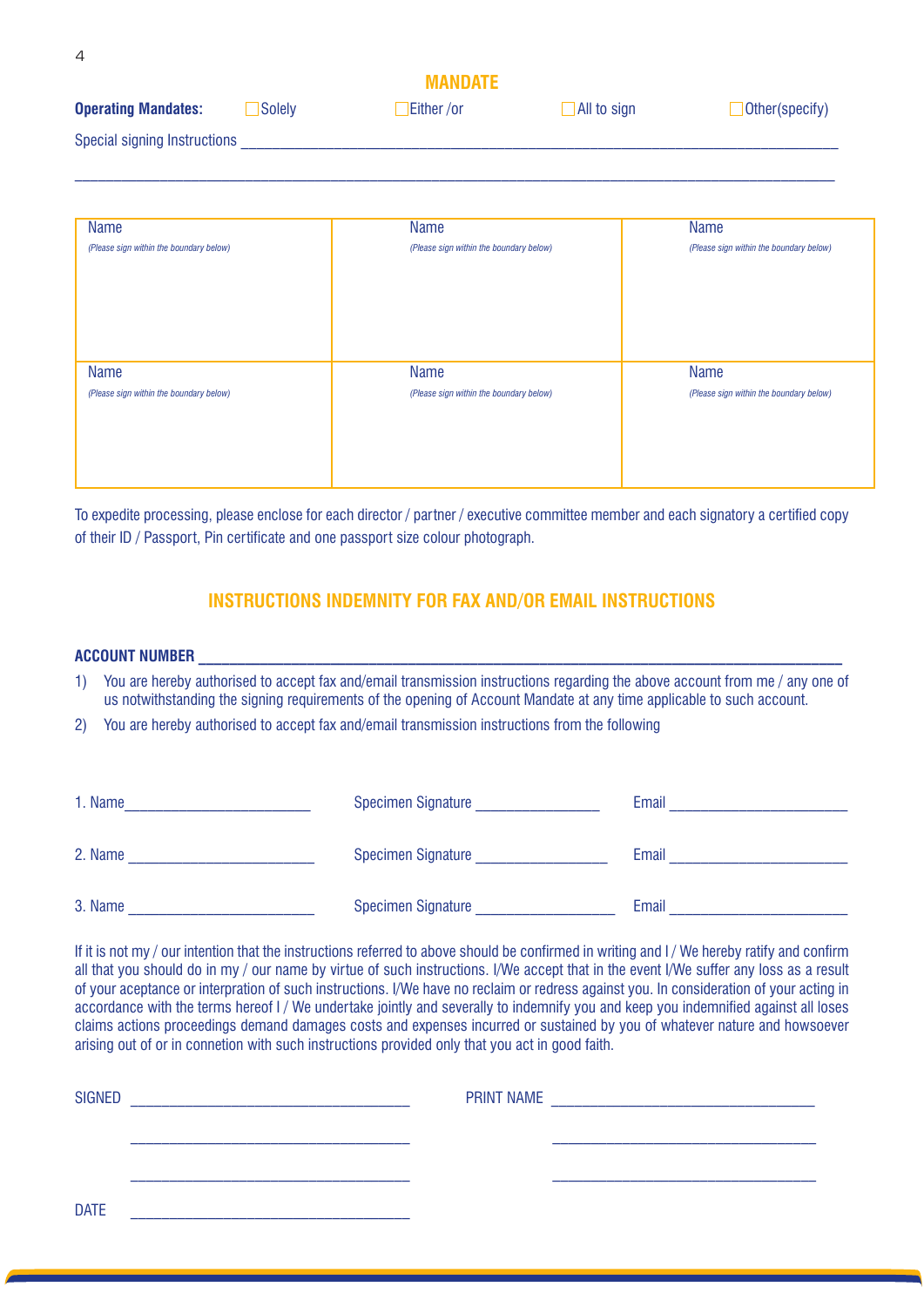### **General terms and conditions**

The relationship between the Bank and the Customer is governed by the Laws of Kenya, except where the following general terms and conditions apply and subject to any further agreement in writing. Specific terms apply to specific accounts and products and are available to the Customer upon request. In consideration of the Bank opening and/or continuing to operate the customer's account with the Bank, the customer agrees to be bound by the following terms and conditions.

### **1 . Definitions and Interpretation**

- 1.1 In these Terms and Conditions, including the Schedule, unless the context otherwise requires:
- (a) "Bank" means Middle East Bank (K) Limited, incorporated in Kenya as a limited liability company under the Companies Act (Cap 486 of the Laws of Kenya) and includes such Branch or Subsidiaries of the Bank as may from time to time be specified by the Bank to the Customer;
- (b) "Banking Day" means a day on which the counters of the Branch and/or the Bank Subsidiary (as applicable) are open for the transaction of ordinary business;
- (c) "Branch" means a branch or branches of the Bank which may from time to time be specified by the Bank to the Customer;
- (d) "Bank Account" means the Customer's current and savings deposit account(s), current overdraft facility account (s) and term and call deposit accounts (as the case may be) with the Bank;.
- (e) "Customer" means the Bank's Customer whose details are set out in Part I of the Schedule and shall include the personal representatives or successors and shall further include firms, corporations and other associations or bodies of persons whether or not incorporated and any government, state or agency of a state howsoever and whatsoever related to the Customer, whether or not any of the foregoing has any separate legal personality. Where "the Customer" is more than one person, references to "the Customer" includes all and/or any of such persons and the obligations of the Customer shall be joint and several;
- (f) "Customer Group" means the Customer and where the Customer is a company, its holding company (if any) and their respective subsidiaries from time to time:
- (g) "Deposit Account" means a Bank Account with an available credit balance;
- (h) "Electronic Banking" means MEB Online Banking Service or the performance of transactions, payments etc. over the internet through the Bank's secure website.
- (i) "Electronic Bill Payment" means the communication line, modem connection or other software, hardware or equipment provided and used by you for the transmission and/or receipt of any information sent electronically or by telephone for the purposes of or in connection with any of the services. Allows you to send money from your account to a creditor or vendor such as a public utilities, telephone, electric water bills also including telegraphic transfers (TT) to be credited against a specific account.
- (j) "Nominated User/s" means the representative or representatives of the Customer authorised by the Customer to hold and change the Password and hence to access the System and Service on behalf of the Customer;
- (k) "Password" means the secret password known only to the Customer or the Customer's Nominated User for access to the System. The Customer or its nominated user may change the password at will;
- (l) "Request" means a request or instruction received by the Bank from the Customer or purportedly from the Customer through the System and upon which the Bank is, by virtue or subparagraph 4.1, authorised to act;
- (m) "Service" means such of the internet banking services as the Customer may from time to time subscribe for;
- (n) "System" means the electronic banking and communications software enabling the Customer to communicate with the Bank for the purposes of the Service. The System and Service will for the purpose of this agreement be accessed through the internet via the Bank's website, https://ebusiness.mebkenya.com
- (o) "Subscription" means subscription for the Service by a Customer;
- (p) "Security Procedures" means the security measures and procedures set out in the user guides and/or Service Supplements (including without limitation, provisions relating to customer identification and user identification) and any other instructions we may give concerning security from time to time.
- (q) "You" or "Customer" means the person who has signed this agreement and includes any person authorized to give instructions on behalf of any such person to us and "your" shall be construed accordingly
- (r) "Us" means the Bank and "we" and "our" shall be construed accordingly.
- 1.2 In this Agreement:
- 1.2.1 references to "the Bank" shall include the Bank, its successors and assigns;
- 1.2.2 references to "the Customer" shall include the Customer, its successors and permitted assigns and references to a "subsidiary" shall mean a subsidiary undertaking within the meaning of Section 154 of the Companies Act, Cap 486 of the Laws of Kenya;
- 1.2.3 where "the Customer" is more than one person, references to "the Customer" shall include all and/or any of such persons and the obligations of the Customer shall be joint and several;
- 1.2.4 words in the singular shall include the plural and vice versa and words importing any gender shall include all other genders;
- 1.2.5 "person" shall include a body of persons, corporate or incorporate;
- 1.2.6 The Customer shall not assign the benefit of this Agreement or any rights arising hereunder without the prior written consent of the Bank.<br>1.2.7 No waiver by the Bank of any breach by the Customer of any of the terms
- No waiver by the Bank of any breach by the Customer of any of the terms of this Agreement shall be effective unless it is an express waiver in writing of such breach. No waiver of any such breach shall waive any subsequent breach by the Customer.
- 1.2.8 This Agreement supersedes all prior agreements, arrangements and understandings between the parties and constitutes the entire agreement between the parties relating to the subject matter hereof. For the avoidance of doubt, nothing herein shall vary, discharge or in any other way affect or prejudice any security granted by the Customer or any third party in favour of the Bank in relation to any obligations of the Customer which may arise if any Request from the Customer hereunder is acted upon by the Bank.
- 1.2.9 All warranties, representations, indemnities, covenants and obligations made or entered into by more than one person are so made or entered into jointly and severally.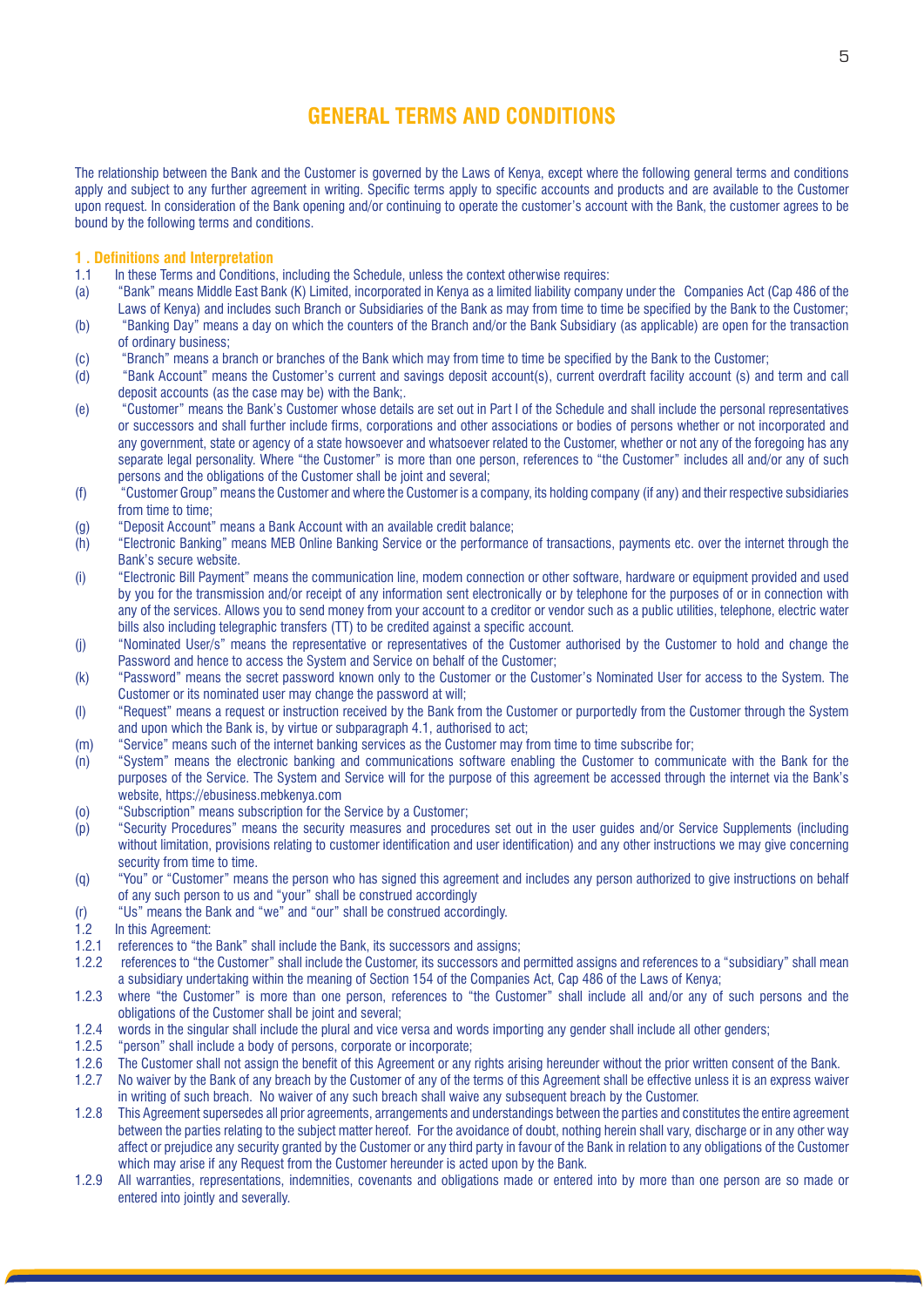### **2. Customer's Instructions**

The Customer requests the Bank to honour and to debit to his account all cheques, drafts, bills, promissory notes, acceptances, negotiable instruments and orders to pay drawn accepted or made out to him, and to carry out any instructions he may give in connection with his account notwithstanding whether any relevant account is in credit or in debit or that any such debiting or carrying out may cause his account to be overdrawn or an overdraft to be increased. Where no overdraft has been agreed or the limit of overdraft agreed has been reached, the Bank may nevertheless refuse to carry out any instructions which would result in there being an overdraft or any overdraft greater than that agreed, as the case may be. The Customer authorizes and requests the Bank to honour and comply with any orders to withdraw any or all money on any account in his name and with any instructions to deliver, dispose of, or deal with any securities, deeds or documents or any other property, including security boxes and their contents, whatsoever from time to time in the Bank's possession for the Customer's account whether by way of security, safe custody or otherwise

### **3. Authorised signatories**

The Customer will give the Bank in an acceptable form the specimen signature of every person authorized to operate the account. Unless otherwise agreed all signatories are entitled to withdraw all or any of the Customer's property or securities held by the Bank from time to time, to open any further account in the Customer's name, and to overdraw any of the Customer's accounts. The Bank is under no duty to enquire or ascertain into the purpose for which an authorized signatory exercises his powers on behalf of or otherwise for the Customer.

The Bank accepts no obligation to any person (including any authorized signatory) other than the Customer who is authorized to operate the account or whose concurrence or signature is necessary for the operation of the account.

The Customer undertakes to maintain the confidentiality of its ID and Password under Clause 20 together with all other information and materials of any nature supplied to it by the Bank in relation to this agreement. The Customer agrees to notify its agents, employees and/or sub-contractors of the provisions of this paragraph and to impose this confidentiality requirement on its agents, employees and/or sub-contractors entering into separate agreements, if necessary. The Customer shall be fully liable to the Bank for any breach of the provisions of this paragraph by itself, its employees, agents and/or sub-contractors.

#### **4. Set-off**

- (a) The Bank may, without notice, set off against any account or indebtedness of the Customer:
	- (i) any other account whether current, loan, savings or any other type:
	- (ii) any time or other deposit
- (b) The Bank may, upon notice to the Customer, set off his account against any other account or indebtedness in respect of which the Customer is liable, notwithstanding that some other person may also be liable in respect thereof.

### **5. Simultaneous order in excess of funds**

Where the Bank receives several orders at approximately the same time the total amount of which exceeds the available assets of or the credit granted to the Customer, the Bank may honour the orders in whatever manner it thinks fit within the limits of the funds available.

### **6. Bank Charges, expenses and interest**

The Bank is entitled to be paid by the Customer and may debit the Customer (without reference to the Customer) with: Interest

- (a) Unless otherwise agreed in writing, interest on overdrawn accounts including additional interest, loan accounts or any other facility granted by the Bank, at a rate which may be different for different accounts. The Bank need not notify the Customer of any change in the rate of interest charged.
- Legal Charges

(b) Advocate and Client costs incurred by the Bank in obtaining legal advice in connection with the Customers accounts and dealings with the Bank or incurred by the Bank in any legal, arbitration or other proceedings arising out of any dealings in respect of the Customer.

Commission

(c) Commission at such rates and at such time or times as the Bank decides, with discretion to charge different rates for different accounts. **Other Charges and Expenses** 

(d) In addition to the debits authorized by sub-clauses (a), (b) and (c) of this Clause, all other fees, expenses and charges including but not limited to ledger fees, disbursements for cheque books, postages, cables, telephone calls, communication costs, taxes, duties, impositions and expenses incurred in complying with the Customer's requests.

### **7. Statements deemed approved if not objected to within 28 days**

The contents of any statements of account or statement of any other nature which has been sent by the Bank to the Customer, and to which the Customer has not objected within (28) Twenty –eight days of receipt thereof, shall be deemed approved by the Customer, and shall not thereafter be challenged by the Customer on any grounds whatsoever, whether lack of mandate, forged or inadequate signature or endorsement of cheques, forged alteration thereof or otherwise.

### **8. Delay by Customer in lodging complaints**

The Bank is not responsible for any matter unless the Customer has made a written complaint to the Bank as soon as reasonably possible.

### **9. Payment by Third Parties**

The Bank may credit the Customer with amounts paid by third parties.

### **10. Deposit of Cheques etc**

(a) All cheques or other orders for payment of whatsoever nature are accepted for deposit or collection at the risk of the Customer. Where any cheque or order is unpaid for any reason whatsoever (including but not limited to physical loss), the Bank may debit the Customer with the amount previously credited (taking into account any exchange fluctuation where relevant) in respect of that cheque or order, together with interest since the date of crediting if the account thereby is overdrawn.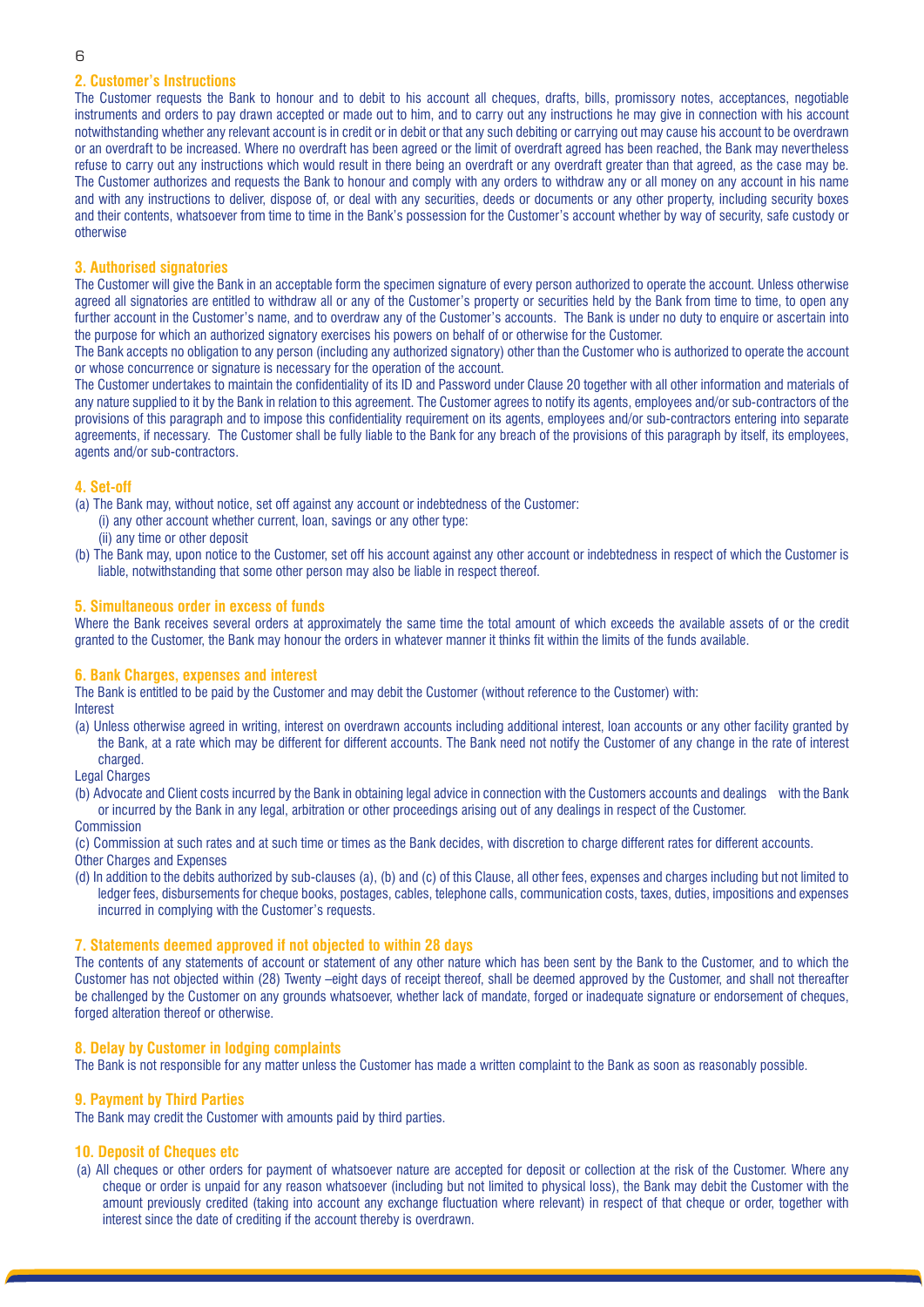- (b) Before making any withdrawal, the Customer must allow a sufficient time to elapse after making any deposit (even of cash) in order to enable the Bank to carry out the necessary bookkeeping operations to credit the account. For the purposes of this sub-section sufficient time shall be deemed to be one complete business day in relation to deposits of cleared funds, and 4 clear working days for in relation to deposit of cheques and bankers drafts .
- (c) Notwithstanding the provisions of Clause 6 herein any money credited to the Customer in error must be repaid immediately together with applicable interest upon demand.

### **11. No duty on Bank to protest**

The Bank is not liable for any loss or damage suffered by any party if any dishonoured bill is not noted or protested or both. The bank will nevertheless endeavour to cause dishonoured bills to be noted or protested or both, provided that it receives instructions to do so in reasonable time.

### **12. Repayment of Overdrawn Accounts**

The Bank is entitled to demand the immediate repayment with interest of any account that is overdrawn.

#### **13. Express Authority**

The Customer hereby expressly consents and authorizes the Bank to disclose, respond, advise, exchange and communicate the details or information pertaining to the Customer's account(s) to other Banks, financial institutions, credit card companies, or credit reference bureaus, including authorized agents, representatives, lawyers or debt collection agents for the purposes of any bona fide enquiry or collection of any data or towards recovery of any sums due and outstanding to the Bank.

The Bank may from time to time release (without notifying the Customer) any information relating to any of the Customer's accounts to any statutory authority, including the Kenya Revenue Authority, Central Bank of Kenya, the police, which has the legal power to demand for such information.

The Customer acknowledges that any information released by the Bank under this clause may be used by the recipient to assess applications for credit by the Customer or any related parties, for debt tracing and for fraud prevention purposes. The Customer also acknowledges that such information being released to the recipients may affect the Customer's ability to maintain existing facilities with lenders or credit card companies. The Customer shall have no claim whatsoever against the Bank for any loss, damage, fees or expenses suffered or incurred by him in relation to the release of any information by the Bank under this clause.

### **14. Lien**

- (a) When the Customer is indebted to the Bank, the Bank has a general lien over all property of the Customer in the Bank's possession, including, but not limited to, cash, goods, securities or valuables deposited for safe custody or as security, cheques presented for repayment, bills and any other property movable or immovable charged to secure payment of any money whether or not that money has been repaid, and also over all property over which by the general law the Bank has a lien.
- (b) Where the Customer is indebted in circumstances giving the Bank a right of set off, all securities as set out in paragraph (a) hereof are held as security for the debt.
- (c) The Bank may at any time give the Customer notice in writing that if an accrued debt is not paid within a stated period being not less that 14 days after the receipt of the Customer of the notice then the Bank may without further notice realize sufficient of the Customer's assets to discharge the debt.
- (d) If the debt is not discharged within the time allowed, the Bank may realize sufficient relief of the Customer's assets to discharge the debt, and the Customer constitutes the Bank his attorney for the purpose of conducting the sale, giving title to the assets sold and all other necessary matters. Any sum remaining after such a transaction will be held for the Customer subject to these Terms and Conditions.
- (e) The Bank is under no obligation in respect of any sale under sub clause (d) other than for malafides.
- (f) Funds in foreign currencies which are subject to the bank's lien may be set off against debts or realised at the rate of exchange current at the date of set off or realization. The Bank accepts no liability for any loss caused by exchange fluctuations.
- (g) Deposits including those held in foreign currencies and for a given period of time may be set-off against debts notwithstanding that the time period of the deposit has not expired.

### **15. Cheque Book and Debit Cards**

Cheque books and debit cards are issued subject to the following conditions:-

(a) The Customer agrees to look after and use any cheque book and any cheque form with the utmost care.

- (b) The Customer further agrees to ensure:-
	- (i) That all uncompleted cheque forms are kept in safe custody at all times;
	- (ii) that the Bank is informed immediately upon discovery by the Customer that any cheque book or any cheque form has been stolen, lost or mislaid;
	- (iii) that any person preparing the cheque is authorized to do so;
	- $(iv)$  that any cheque is prepared and signed in ink or other indelible writing materials;
	- (v) that the amount of any cheque is written as near as possible to the left side of the form to prevent any addition of unauthorized letters or figures;
	- (vi) that any cheque and any alteration is signed by an authorized signatory;
	- (vii) that no uncompleted cheque is given to any stranger or other person when the Customer does not have reasonable grounds for believing him to be trustworthy.
	- (c) The Customer is advised that:
	- (i) where possible any uncompleted cheque should be crossed with two distinct lines in order to make the cheque negotiable only through a Bank: and
	- (ii) if it is known with which Bank the beneficiary of a cheque keeps his account then the name of the Bank should be added to the crossing in order to make the cheque negotiable only through that particular Bank.

#### **Cheques Not Drawn In Bank's Forms In The Manner Specified By The Bank**

- (d) On the receipt of a written notice from the Customer to stop payment of a cheque, the Bank will record the notice.
- (e) Upon closure of any account the Customer will return to the Bank any remaining uncompleted cheque forms relating to the account.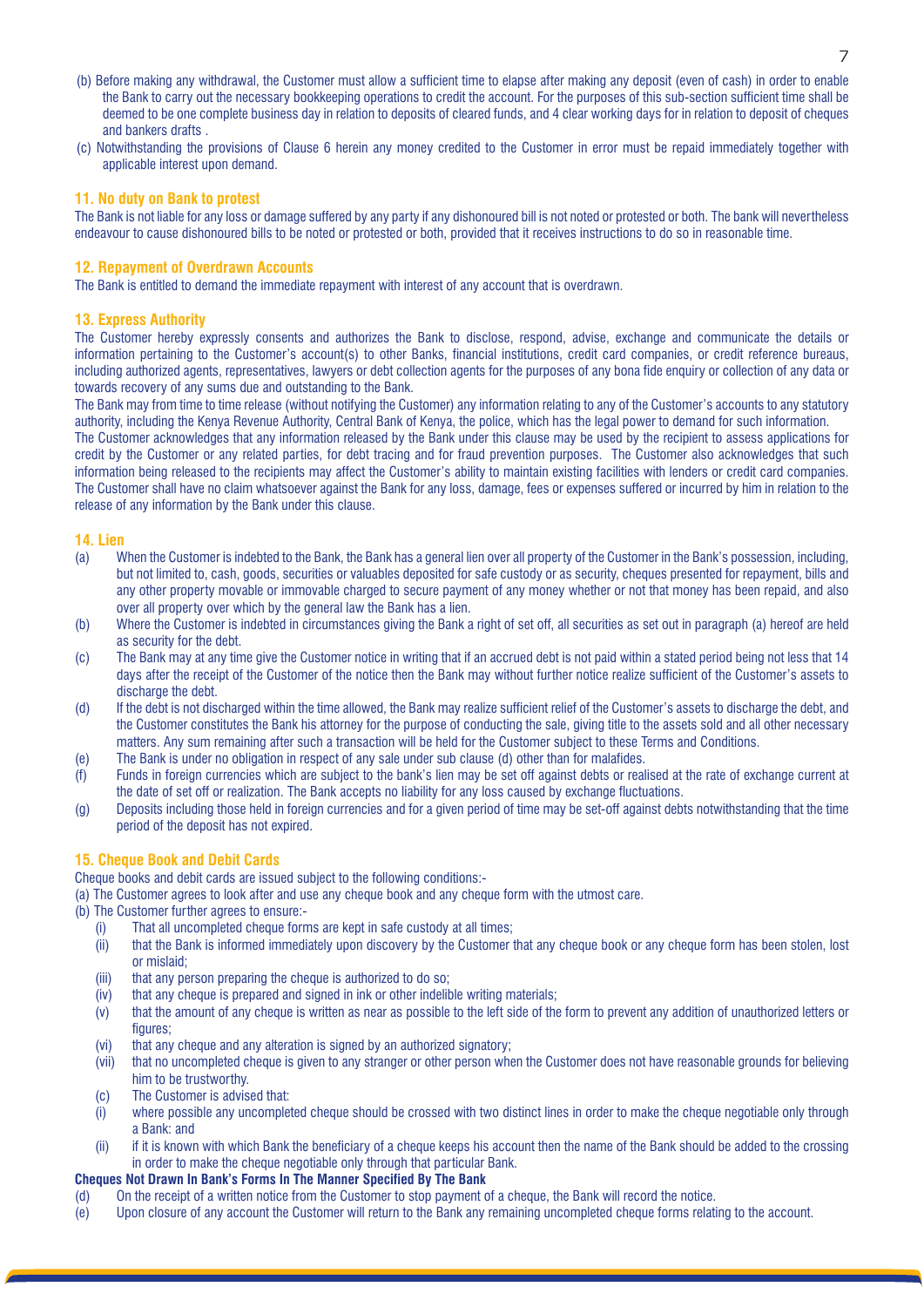### **16. Drawing of Cash etc**

- 16.1 The Bank may refuse payment of any cheque not drawn on the Bank's cheque form in the manner specified by the Bank in these Terms and Conditions.
- 16.2 The Bank will pay cash to the Customer where the cheque is signed in the presence of the teller, by an authorized signatory or by authorized signatories.
- 16.3 Where a cash cheque is presented not by the Customer but by a third party, the Bank may require confirmation from the Customer or from a representative of the Customer before it makes payment. Where cash cheques are presented by employees or other known agents of the Customer the following steps will be taken.
	- (i) The employee or agent will be identified beforehand in a manner acceptable to the Bank.
- (ii) A limit on such drawings will be agreed in writing with the Bank, and until such limit is agreed no drawings will be allowed under this paragraph.
- 16.4 Where the Customer requests that payments be made under paragraph (b) the Customer indemnifies the Bank in respect of all payments made to the presenter of the cheque whether or not the money was received by the Customer and whether or not the order for payment was in fact the order of the Customer.
- 16.5 The Bank shall not be liable in any way to the Customer for having honoured, even negligently, any cheque the signature or content of which has been forged if;
	- (a) the Customer has facilitated such forgery either by failure to comply with any of the conditions contained in Clause 15 hereof or by negligence in any other way; or
	- (b) there has been a previous forgery of any cheque of the Customer without the Customer having objected to the first statement of accounts which debited such cheque as provided by Clause 7 hereof or
- (c) the forgery has been perpetrated by an employee, servant, agent, contractor, authorized signatory or persons known to the Customer.
- 16.6 The Bank shall not be responsible to the Customer in any manner whatsoever for having honoured, even negligently, any payment instruction from the Customer or his authorized signatory, which instruction was given fraudulently if:
	- (a) the Customer has facilitated such forgery either by negligence in any other way; or
	- (b) there has been a previous forgery of any instruction of the Customer without the Customer having objected to the first statement of accounts which debited such payment as provided by Clause 6 hereof or
- (c) the forgery has been perpetrated by an employee, servant, agent, contractor, authorized signatory or persons known to the Customer.<br>16.8 The Bank may redebit unpaid bills of exchange, cheques and similar instruments wh
- 16.8 The Bank may redebit unpaid bills of exchange, cheques and similar instruments which it has discounted or credited. Until settlement of any debit balance created by any such redebit, the Bank may also claim against any party to the negotiable instrument under the applicable law.

In no case is the Bank committed to protest within the prescribed time for non-payment or to exercise possible rights of recourse.

If, by virtue of bills of exchange, cheques or other instruments drawn on foreign countries, recourse has been exercised against the Bank within the prescribed time in these countries, the loss or damage eventually resulting therefrom will be borne by the holder of the account who remitted the instruments to the Bank.

### **17. Validity of Documents**

The Bank is not responsible for the authenticity, validity, regularity or value of documents including but not limited to bills of lading, delivery order, consignment documents, receipts, warrants and insurance policies.

### **18. Holdings and Credit in Foreign Currency**

Subject to all laws and government regulations applicable:-

- (a) The Bank will credit the counter-value of the Customer's holdings in foreign currencies to accounts with its correspondents in various countries of origin:
- (b) Such accounts are in the Bank's name but are at the Customer's risk, and the Customer accepts responsibility for any ensuing consequences including but not limited to consequences of legal, fiscal or other measures affecting the accounts;
- (c) Except in the case of an assignment by the Customer to the Bank, the Customer may dispose of such funds only by means of requests for cheques or transfers in the original currencies at the Bank's option;
- (d) All credits granted in foreign currencies are also subject to this clause.

### **19. Accounts in Foreign Currency**

Subject to all laws and government Regulations, where an account is in foreign currency, any demand on the Bank for payment from such an account is properly met by the Bank issuing a draft or effecting a transfer or making payment in any manner in foreign currency at the discretion of the Bank.

### **20. Provision of Internet Banking Services**

As part of this agreement the Bank may provide certain banking services electronically via the internet to the Customer subject to the terms and conditions set out in this clause and the remainder of this agreement.

### **20.1. Subscription by Customer**

- (a) The Customer will subscribe for the Bank's internet banking services by completing a subscription form provided by the Bank specifying in such subscription form the internet banking services that the Customer intends to use. The Subscription shall be subject to the Bank's approval.
- (b) Once the Bank has approved the Subscription and the Customer has been maintained as an authorised user of the Service, the Customer will provide to the System a unique identification (ID) and a Password known only to the Customer, and then only shall the Customer be afforded use of the Service. The ID and Password will form a unique link to each specific Customer's access profile(s).
- (c) Further additional internet banking services may be provided to the customer by the bank, provided the customer completes such subscription form in respect of such additional services as may be required by the Bank.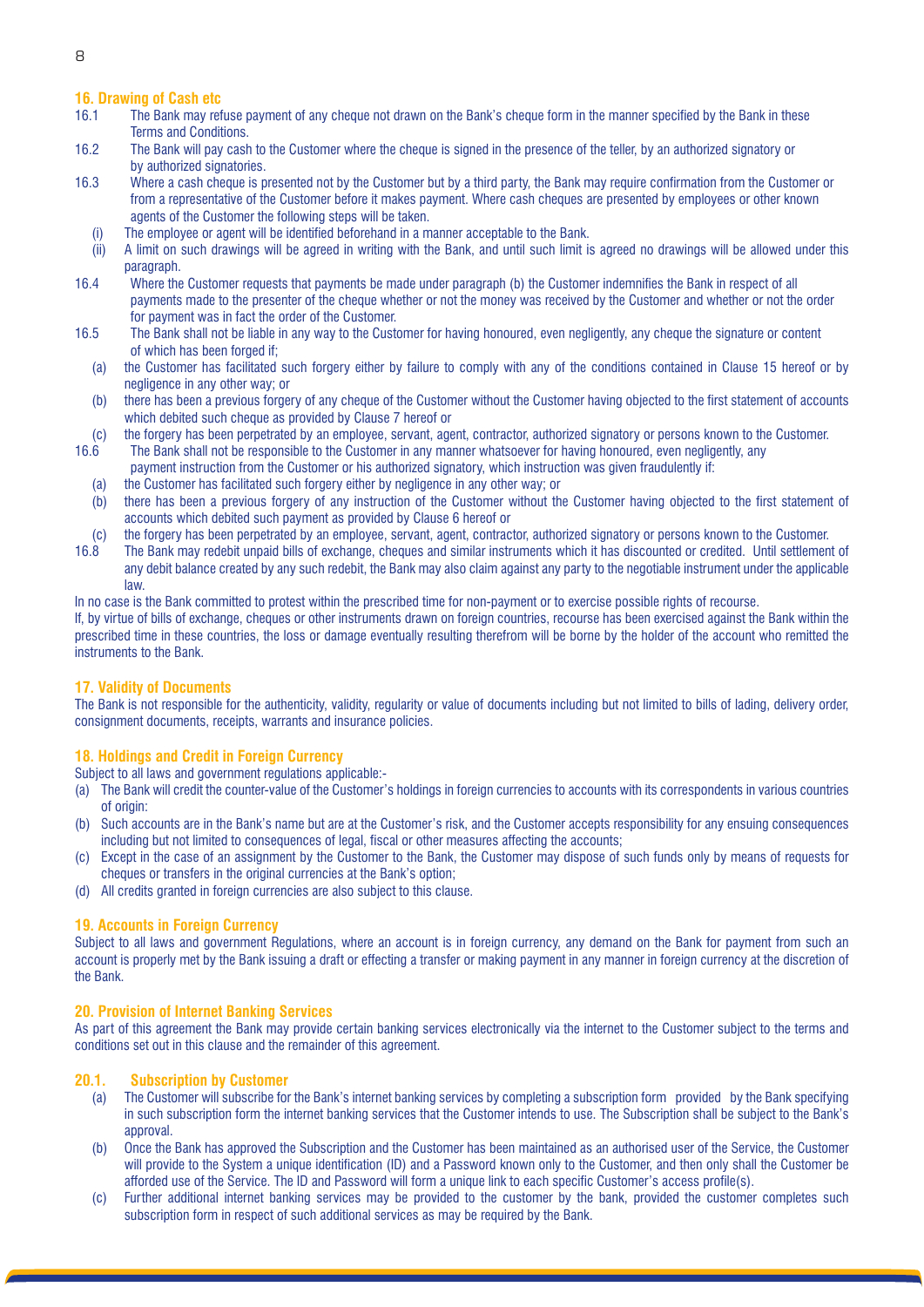- (d) The Bank reserves the right to modify, replace or withdraw any Service at any time, for any reason whatsoever, without prior notice to the Customer.
- (e) The Customer will subscribe for specific services and/or transaction types and its profile shall be customized to allow performance of only those Services subscribed for.

### **20.2. Customer's Responsibilities**

- (a) The Customer shall at its own expense provide and maintain in safe and efficient operating order such hardware, software and other facilities (including access to any public telecommunications systems) and any communications network (collectively "the Facilities') necessary for the purpose of accessing the System and the Service.
- (b) The Customer shall be responsible for ensuring proper performance of the Facilities including any losses or delays that may be caused by the Facilities. The Bank shall neither be responsible nor liable for any errors or failures caused by any malfunction of the Facilities nor shall the Bank be responsible or liable for any computer virus or related problems that may be associated with the use of the System, the Service and the Facilities. The Customer shall be responsible for charges due to any service provider providing the Customer with connection to the internet and the Bank shall not be responsible or liable for losses or delays caused by any such service provider.
- (c) The Customer shall obtain all licences and consents necessary to have access to and use of the System and shall ensure that all persons it allows to have access to the System shall comply with all laws and regulations applicable to the use of the System and shall follow all instructions, procedures and terms contained in this Agreement and any document provided by the Bank concerning the use of the System and Service.
- (d) The Customer shall prevent any unauthorised access to or use of the System and Service by keeping its ID and Password secret at all times. The Customers shall ensure that his ID and Password do not become known or come into possession of any unauthorised person.
- (e) The Customer shall take all reasonable and necessary precautions to detect any unauthorised use of the System and Service. To that end, the Customer shall ensure that all communications from the Bank are examined and checked by or on behalf of the Customer as soon as practicable after receipt by the Customer in such a way that any unauthorized use of and access to the System will be detected.
- (f) The Customer shall immediately inform the Bank by telephone with a written confirmation sent the same day in the event that:
	- i. The Customer has reason to believe that any Password used by the Customer to gain access to the Service and to communicate with the Bank is or may be known to any person not authorised to know the same and/or has been compromised; and/or
	- ii. The Customer has reason to believe that unauthorised use of the Service has or may have occurred or could occur and a transaction may have been fraudulently input or compromised.
- (g) The Customer shall not send or attempt to send any Request to the Bank through the System if the Customer has reason to believe that for any reason such Request may not be received by the Bank or may not be received accurately and intelligibly.
- (h) The Customer shall at all times follow the security procedures notified to the Customer by the Bank from time to time or such other procedures as may be applicable to the Service from time to time and specifically those that may be contained on the Bank's internet website. The Customer acknowledges that any failure on the part of the Customer to follow the recommended security procedures may result in a breach of the Customer's profile confidentiality and may lead to unauthorised transactions in account(s) linked to the Customer's Service subscription with the Bank. In particular, the Customer shall ensure that the Service is not used or Requests are not issued or the relevant functions are not performed by anyone other than a person authorised to do so.
- (i) The Customer shall not at any time operate or use the Service in any manner that may be prejudicial to the Bank.
- (j) The Customer understands and accepts that it may link a business account or a Bank Account requiring multiple signatures to the Customer's profile on this Service only if the Customer has submitted to the Bank an original written standing mandate to the effect that the Bank is authorized to process transactions not exceeding a certain specified amount, and it will be the responsibility of the Customer to ensure that no unauthorized persons have access to this Bank Account.
- (k) The Bank shall be entitled and authorised to debit the Customer's Bank Account with the amounts of the transactions effected via the Service as well as debit the Customer's Bank Account with the amount of any fees applicable to the Service from time to time.
- (l) The Customer shall be responsible for the Acts and Omissions of his Nominated user. The Bank shall not be responsible for any loss that arises there from
- (m) The Customer undertakes to maintain strict confidentiality of its ID and Password and any other information and materials of any nature supplied to it by the Bank in relation to the Service. The Customer agrees to notify its agents, employees and/or sub-contractors of the provisions of this paragraph and to impose this confidentiality requirement on its agents, employees and/or sub-contractors entering into separate agreements, if necessary. The Customer shall be fully liable to the Bank for any breach of the provisions of this paragraph by himself, his employees, agents and/ or sub-contractors.

### **20.3. Irrevocable Authority of the Bank**

- (a) The Bank is irrevocably authorised by the Customer to act on all Requests received by the Bank from the Customer (or purportedly from the Customer) through the System and to hold the Customer liable thereof, notwithstanding that any such requests are not authorized by the Customer or are not in accordance with any existing mandates given by the Customer. If the Customer requests the Bank to cancel any transaction or instruction after a Request has been received by the Bank from the Customer, the Bank may in its absolute discretion cancel such transaction or instruction but shall have no obligation to do so.
- (b) The Bank shall be entitled to accept and to act upon any Request, even if that Request is otherwise for any reason incomplete or ambiguous if, in its absolute discretion, the Bank believes that it can correct the incomplete or ambiguous information in the Request without reference to the Customer being necessary.
- (c) The Bank shall not be obliged to accept or to act upon any Request if to do so would require access to, action by, or information from the Branch, or any Bank Subsidiary located in any jurisdiction where it is not a Banking Day at the relevant time when such access, action or information is required or would cause a breach of any existing mandate facility limit or agreement between the Bank, the Branch and/or Bank Subsidiary (as applicable) and the Customer. In the event that the Bank does accept or act upon any such Request, the Customer shall remain liable thereof.
- (d) In the event of any conflict between any terms of any Request from the Customer and the terms of this Agreement, the terms of this Agreement shall prevail. This Agreement and all authorisations and other procedures agreed under this Agreement supplement any general terms and any mandates, which apply to the Customer's Bank Accounts with the Bank.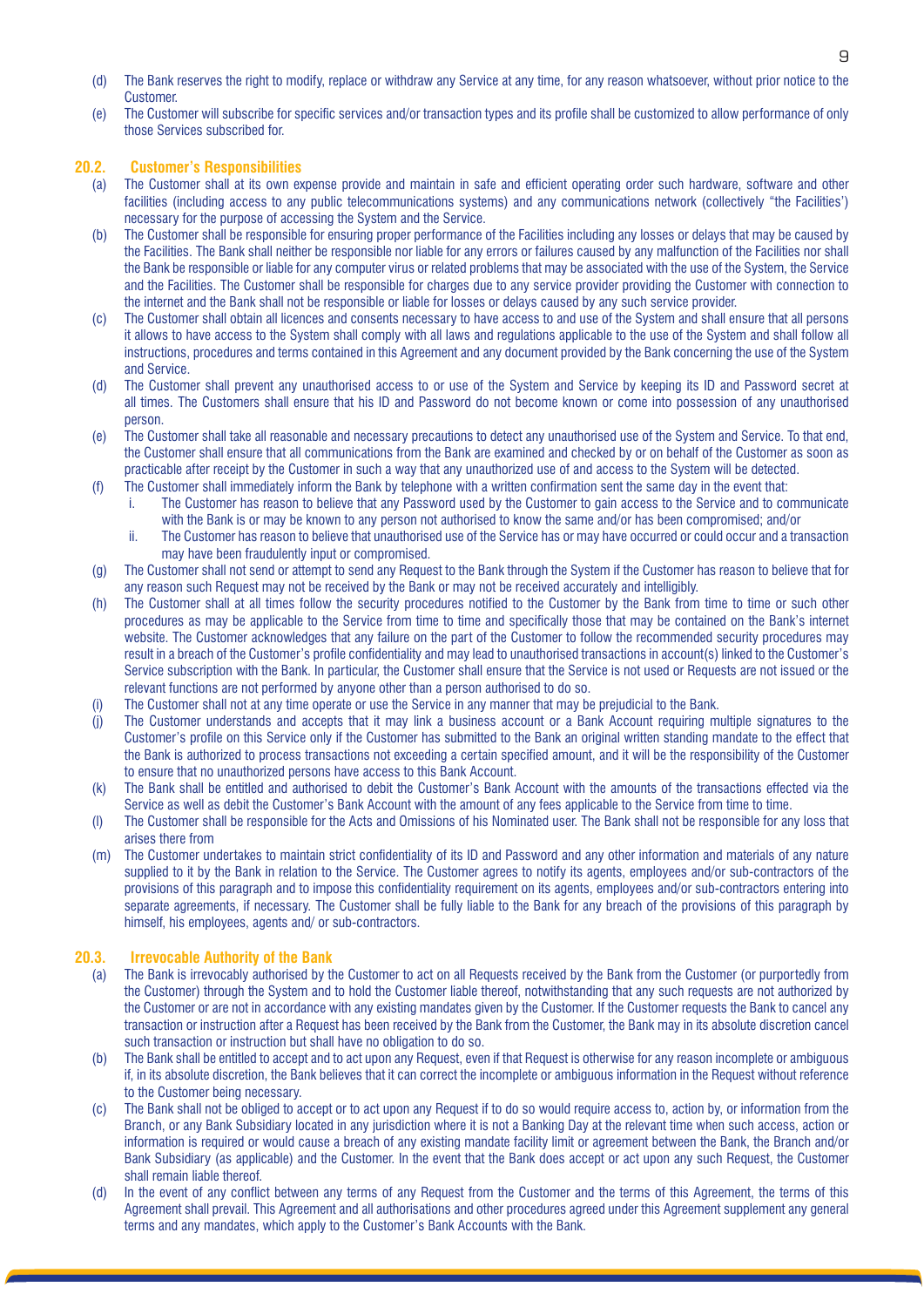### **20.4. Limits of Internet Banking Transactions**

- (a) The Customer may transfer or effect a payment for any amount subject to the provisions of paragraph 20.2(i) and 20.2(j) of this agreement, as long as the transaction does not cause the balance in the Deposit Account to be less than zero unless the Customer has either an approved overdraft facility for the affected Deposit Account or a term Deposit Account pledged with the Bank to cover excesses that may arise in the affected Deposit Account from time to time in which case the two accounts are linked in the System for that purpose.
- (b) If the Customer has an approved overdraft facility or a term Deposit Account linked to the payment Deposit Account, the transfers and/or electronic bill payments using the Service should not exceed the approved overdraft facility or the pledged term Deposit Account.

## **20.5. Records of Transactions and Customer Rights to This Information**

- All activities performed by the Customer once allowed access into the System will be logged until the Customer ends a session. The Bank shall maintain copies of all Requests received from the Customer in electronic form. In addition, any hard copies of documentation prepared by the Bank in the process of effecting a transaction as per the Customer's Requests will be maintained. As between the Customer and the Bank, the Bank's copy records shall be conclusive evidence of the fact of receipt or non-receipt of a Request and of the contents of such **Request**
- (b) The Customer will be entitled to a monthly statement covering all the Service transactions (hereinafter "the Monthly Statement"). The Customer will also get a reference number upon successful completion of each transfer or electronic bill payment, except for recurring or standing Requests 'for payments/transfers. A copy of any documentation including the Monthly Statements provided to the Customer by the Bank which indicates that a transaction was effected through the Service shall be conclusive evidence of such a transaction and shall constitute prima facie proof that such a transaction or payment was made with the Customer's authority.
- (c) The Customer shall be deemed to have accepted and shall not subsequently challenge or object to any of the transactions contained in the Monthly Statement if the Customer fails to object to the Monthly Statement in writing within 30 days from the date the Monthly Statement was sent or deemed to have been sent to the Customer by the Bank.

### **20.6. Charges**

- (a) The Customer shall pay to the Bank an initial set up fee and a monthly subscription fee for the Service in addition to transaction charges applicable to various transaction types as advised by the Bank from time to time. The Bank may in its sole discretion revise these charges and fees after giving the Customer fourteen (14) days notice of such revision.
- (b) The Customer shall pay any tax chargeable upon any sums payable by the Customer to the Bank and also any other charges or duties levied on the Customer or the Bank by any governmental or statutory body relating to the provision of the Service.
- (c) The Bank is hereby irrevocably authorised from time to time to debit any amounts payable by the Customer under the provisions of subparagraphs 20.6(a) and/or 20.6(b) above to any account in any currency maintained by the Bank, the Branch and/or the Bank subsidiaries (as applicable) in the name of the Customer. In addition to the fees payable under this agreement, the charges and fees applicable to the Customer's Bank Accounts will apply.

### **20.7. Exclusion of Liability**

The Bank shall not be liable to the Customer in any circumstances for acting on a Request, notwithstanding that it does not accord with any existing mandates given by the Customer.

### **20.7.1 Circumstances Not Within the Bank's Control**

The Bank shall not be responsible or liable for any loss suffered by the Customer should the Service be interfered with or be unavailable by reason of (a) any industrial action, (b) the failure of any of the Customer's Facilities, or (c) any other circumstances whatsoever not reasonably within the Bank's control including, without limitation, force majeure or error, interruption, delay or non-availability of the System, terrorist or any enemy action equipment failure, loss of power, adverse weather or atmospheric conditions, and failure of any public or private telecommunications system.

### **20.7.2 Electronic Bill Payments and Transfer of Funds**

(a) The Bank will not be liable for any losses or damage suffered by the Customer as a result of delay, failure and/or refusal by the Bank to act on a Request in time or at all in any one or more of the following circumstances (as the case may be):-

- (i) If the Customer does not have enough funds in the Deposit Account;
- (ii) If the payment or transfer would result in the Customer's approved overdraft facility limit being exceeded;
- (iii) If the Customer does not authorize a bill payment in good enough time for the payment to be made and properly credited by the payee (the Customer's counter-party) by the time it is due;
- (iv) If the System or the Customer's Facilities were not working properly;
- (v) If circumstances beyond the Bank's control including those specified in sub paragraph 20.7.1 above prevent the Bank from making a payment or transfer;
- (vi) If the money in the Customer's account is subject to legal process court order or other encumbrance restricting the payment or transfer;
- (vii) If the Customer does not give proper or complete instructions for the payment or transfer or the Customer does not follow the procedures in this or other applicable agreement with the Bank for requesting a payment or a transfer;
- (viii) If the Bank has reason to believe that the Customer or someone else is using the Service for fraudulent or illegal purposes;
- (ix) If a payment or a transfer request would consist of money deposited in a form or by a method that has not yet made the money available for withdrawal;
- (x) If the payment or transfer request is in contradiction or conflict with other existing account agreements with the Customer.
- (b) If the Bank makes a timely payment or transfer but the payee nevertheless fails to credit the Customer's payment promptly after receipt, the Bank shall not be liable for any loss or damage suffered by the Customer as a result of such failure on the part of the payee.

### **21. Indemnity**

(a) The Customer shall indemnify and keep the Bank indemnified on a full and unqualified indemnity basis against all and any costs (including legal costs), claims, actions, proceedings, losses, damage, demands, liabilities, and expenses suffered or incurred by the Bank in connection with or arising from(a), (b) and/or (c)of subparagraph 20.7.1 where the particular circumstance is within the Customer's control and against all and any costs (including legal costs), claims, actions, proceedings, losses, damage, demands, liabilities, and expenses suffered or incurred by the Bank as a consequence of any breach by the Customer of any term or condition hereof.

### 10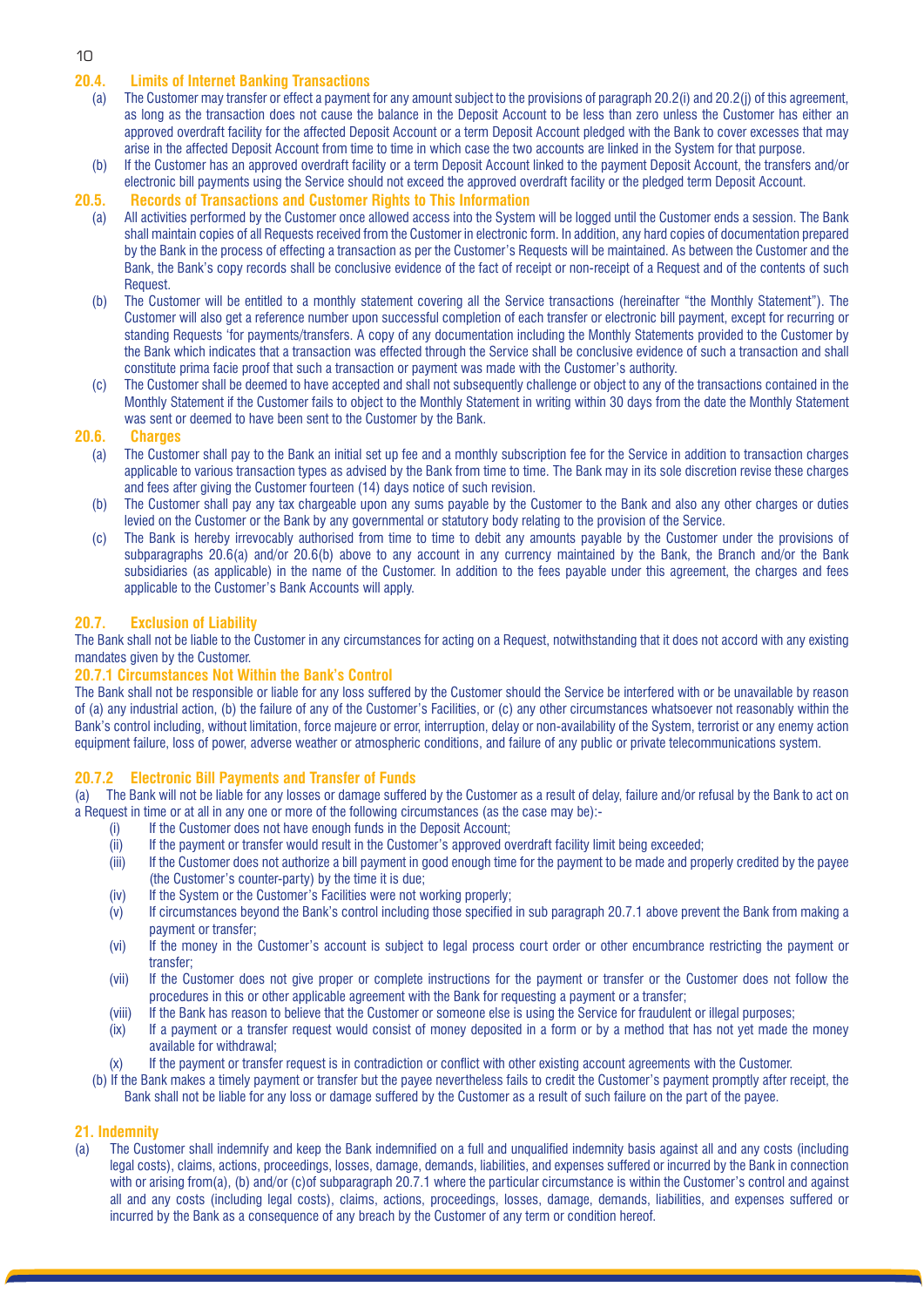11

- (b) The Customer shall indemnify and keep indemnified the Bank against any demands, claims, actions, losses, damages or costs relating to or in connection with the Service, whether directly or indirectly, unless such demands, claims, actions, losses, damages, or costs arose as a direct consequence of the gross negligence or wilful misconduct of the Banker any of its employees.
- (c) The Customer shall indemnify and keep indemnified the Bank against the following:-
	- All demands, claims, actions, losses and damages of whatever nature which may be brought against the Bank or which it may suffer or incur arising from the Bank's reliance on any incorrect, illegible, incomplete or inaccurate information or data contained in any Request received by the Bank.'
	- (ii) Any loss or damage that may arise from the Customer's use, misuse, abuse or possession of any third party software, including without limitation, any operating system, browser software or any other software packages or programs,
	- (iii) Any unauthorized access to the Customer's accounts or any breach of security or any destruction or accessing of the Customer's data or any destruction or theft of or damage to any of the Customer's equipment,
	- (iv) Any loss or damage occasioned by the failure by the Customer to adhere to any terms and conditions applicable to the Service and/or by supplying of incorrect information or loss or damage occasioned by the failure or unavailability of third party facilities or systems or the inability of a third party to process a transaction.
- (d) If for any reason other than a reason mentioned in subparagraph 20.7.1 the Service is interfered with or unavailable, the Bank's sole liability in respect thereof shall be to re-establish the Service as soon as reasonably practicable or, at the Bank's option, to provide to the Customer alternative banking facilities which need not be electronic facilities.
- (e) Save as provided in subparagraph 21(d) above, the Bank shall not be liable to the Customer for any interference with or unavailability of the Service, howsoever caused.
- (f) Under no circumstances shall the Bank be liable to the Customer for any loss of profit or anticipated savings or for any indirect or consequential loss of whatever kind, howsoever caused, arising out of or in connection with the Service.
- (g) Except in respect of death or personal injury called by the negligence of the Bank, the Bank shall be under no liability for any claim whatsoever in respect of any terms and conditions contained herein or their performance thereof or any transactions effected by the Bank in response to any Request unless the Bank has received notice in writing of any such claim from the Customer:
	- i. In the case of any claim relating to a transaction, within thirty (30) days from the date of the alleged transaction on which such claim is based; and
	- ii. In all other cases within ninety (90) days of the date of the alleged action or inaction by the Bank on which such claim is based.
- (h) To the extent permitted by law, the Bank:
	- i. Disclaims all warranties with respect to the System and Service either express or implied, including but not limited to any implied warranties' relating to quality, fitness for any particular purpose or ability to achieve a certain result.
	- ii. Makes no warranty that the System is error free or that its use will be uninterrupted and the Customer acknowledges and agrees that the existence of such errors shall not constitute a breach of these Terms and Conditions.

### **22. Intellectual Property Rights**

- (a) The Customer acknowledges that the intellectual property rights in the System (and any amendments or enhancements thereto from time to time) and all associated documentation that the Bank provides to the Customer through the System or otherwise are vested either in the Bank or in other persons from whom the Bank has a right to use and to sub-license the System and/or the said documentation. The Customer shall not infringe any such intellectual property rights.
- (b) The Customer shall not duplicate, reproduce or in any way tamper with the System and associated documentation without the prior written consent of the Bank.

### **23. Variation and Termination of Relationship**

- (a) The Bank may at any time, upon notice to the Customer, terminate or vary its business relationship with the Customer and in particular but without prejudice to the generality of the foregoing the Bank may cancel credits which it has granted and require the repayment of outstanding debts resulting therefrom within such time as the Bank may determine, save that for the purposes of Paragraph 14 of this agreement, the Internet Banking Service provided by the Bank to the Customer may be terminated at any time by the Bank giving the Customer one calendar month's notice, PROVIDED that in the event of any change in any law or the application thereof, or any other event which, in the judgement of the Bank, would have the effect of prejudicing the Bank should it continue with the rendering of the Internet Banking Service to the Customer, the Bank shall be entitled to terminate the agreement at any time without notice to the Customer.
- (b) If the Customer terminates the Subscription, the Bank may continue to make electronic bill payments, transfer of funds and other transactions that the Customer would have previously authorized until such time as the Bank will have had a reasonable opportunity to act on the Customer's notice of termination.
- (c) Paragraphs 20.2, 20.7(m), 21 and 22 shall survive termination of the Subscription to the Internet Banking Services.
- (d) The Bank may at any time freeze any account of the Customer if and so long as there is any dispute or the Bank has doubt for any reason (whether or not well founded) as to the person or persons entitled to operate the same, without any obligation to institute interpleader proceedings or to take any step of its own initiative for the determination of such dispute or doubt.

### **24. Communications**

- (a) All notices, statements, letters and other communications from the Bank may be sent to the last address given by the Customer, and the date on the Bank's copy of any such communication is taken to be the date of such dispatch in the absence of proof to the contrary.
- (b) Any written communication from the Bank to the Customer including but not limited to any notices given pursuant to these Terms and Conditions shall be deemed to have been received by the Customer, if delivered then at the date and time of delivery, and if sent by post it shall be sufficient to prove that the letter containing the communication was properly stamped and addressed.
- (c) The Customer has no claim on the Bank for damages resulting from losses, delays, misunderstandings, mutilations, duplications or any other irregularities due to transmission of any communication whether to or from the Customer, the Bank or any third party, by delivery, post, e-mail, fax, telegraph, telephone, telex or any other means of communication.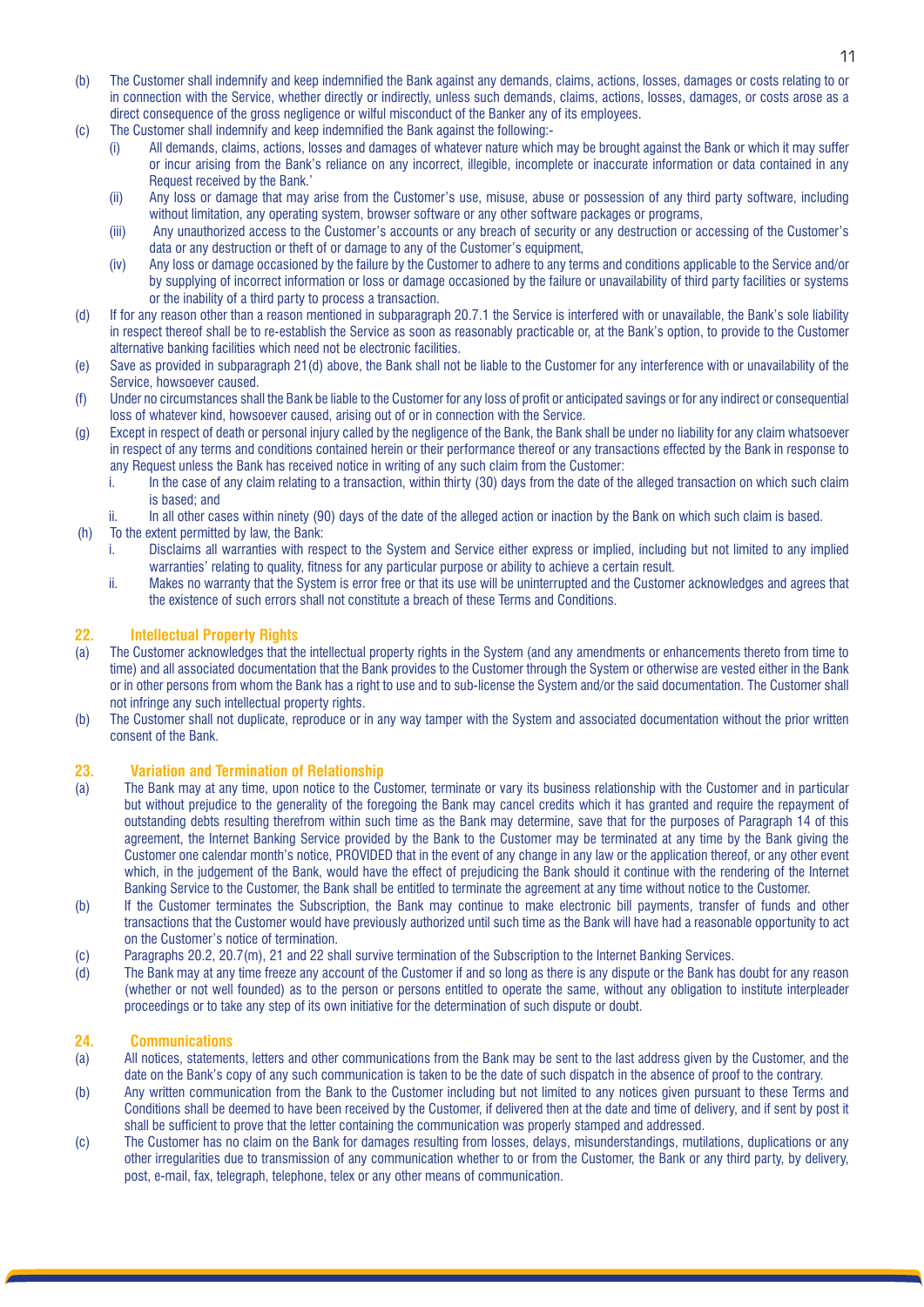### **25. Application to all Accounts**

These Terms and Conditions shall apply to each and every account now or subsequently opened in the name of the Customer

### **26. Marginal Notes**

Marginal notes and headings contained on these General Terms and Conditions are for information purposes only and are not conclusive as to the contents of the Clauses they relate to.

### **27. General Provisions**

The Customer acknowledges:

- (a) that it has not relied upon any representation, warranty, promise, statement of opinion or other inducement made or given by or on behalf of or purportedly by or on behalf of the Bank in deciding to; and that
- (b) no person has or has had authority on behalf of the Bank whether before, on or after the subscription to make or give any such representation, warranty, promise, statement of opinion or other inducement to the Customer or to enter into any collateral or side agreement of any kind with the Customer in connection with the Service.

### **28. Amendments**

The Bank may amend or alter these Terms and Conditions from time to time and any such amendments and/or alterations, notice of which has been given to the Customer, shall be binding upon the Customer as fully as if the same were contained herein. If any provision of these terms and conditions is or becomes illegal, invalid or unenforceable in any jurisdiction, such illegality, invalidity or unforceability shall not affect the legality, validity or enforceability of the remaining provisions of these terms and conditions.

### **MEMORANDUM OF ACCEPTANCE**

### **COMPANIES/NGOs**

I / We the undersigned confirm that I / We read the General Terms and Conditions set out in herein and agree to accept and be bound by them.

| <b>Executed this</b>                                                         | <sub>of</sub> |        |
|------------------------------------------------------------------------------|---------------|--------|
| (Date / Month)                                                               |               | (Year) |
| The common seal of the above company is hereunto affixed in the presence of: |               |        |
| Directors / Executives                                                       |               |        |
| Director / Company Secretary                                                 |               |        |
|                                                                              |               |        |

Affix common seal

### **PARTNERSHIPS / SOLE PROPRIETORS/TRUSTS/CLUBS**

I / We the undersigned confirm that I / We read the General Terms and Conditions set out in herein and agree to accept and be bound by them.

Executed this **Executed this**  $\sim$ 

(Date / Month) (Year)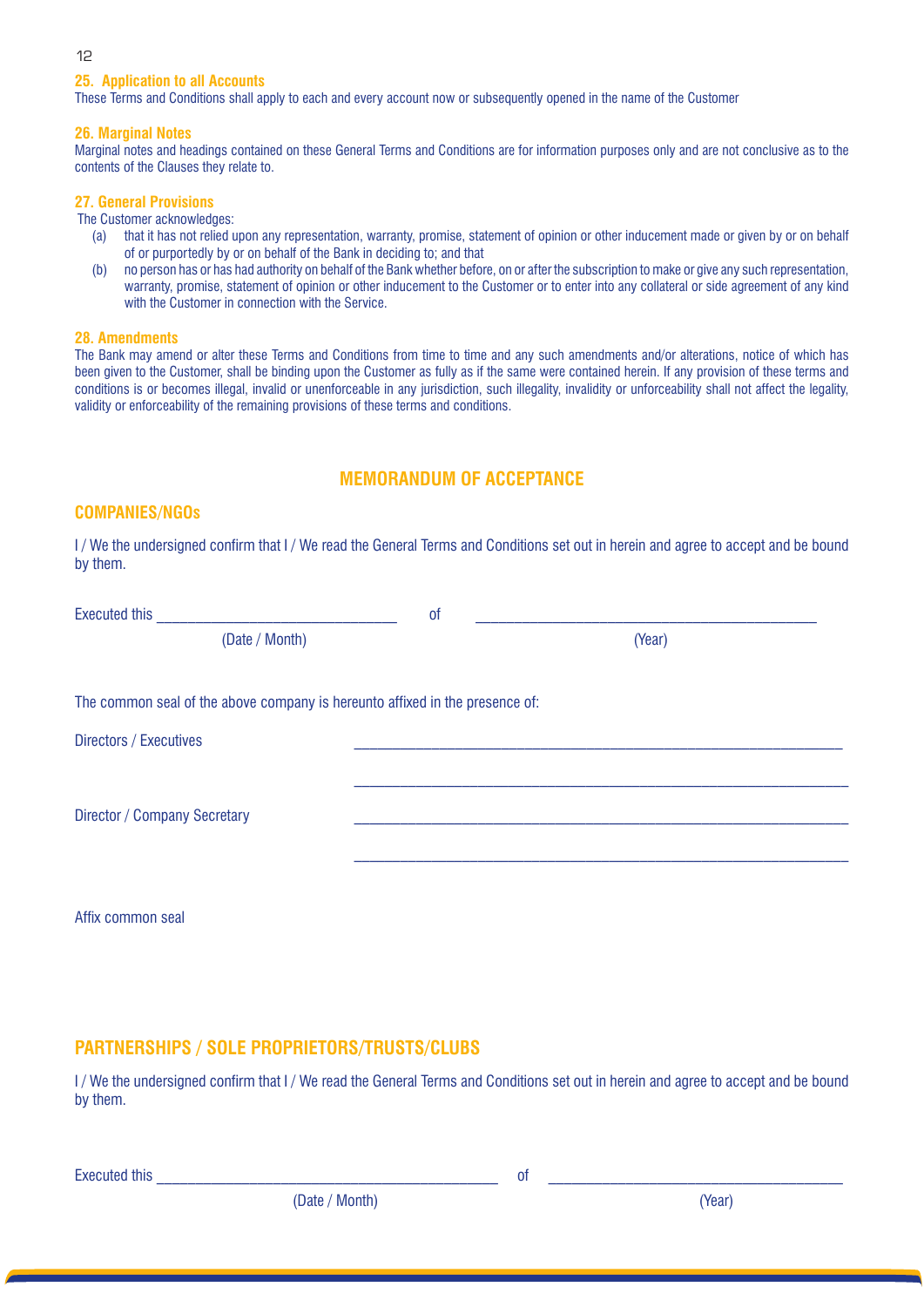|         | Name | <b>Designation</b> | Signature |
|---------|------|--------------------|-----------|
| 1.<br>. |      |                    |           |
| 2.      |      |                    |           |
| 3.      |      |                    |           |
| 4.      |      |                    |           |

 $\_$  , and the state of the state of the state of the state of the state of the state of the state of the state of the state of the state of the state of the state of the state of the state of the state of the state of the

 $\_$  , and the state of the state of the state of the state of the state of the state of the state of the state of the state of the state of the state of the state of the state of the state of the state of the state of the

How did you know about Middle East Bank Kenya Limited?

What was it about Middle East Bank Kenya Limited that made you want to consider banking with us?

### **CHECKLIST**

 $\_$  , and the state of the state of the state of the state of the state of the state of the state of the state of the state of the state of the state of the state of the state of the state of the state of the state of the

### **SOLE PROPRIETORSHIPS**

#### **a) Identification**

- Valid identification documents.
- • One recent coloured passport size photograph.
- Certificate of registration.
- **Valid Business Permit.**

### **b)Verification of Income**

- • Bank Statements for last 3months of other / previous bankers; OR
- Introduction Letter from current employer / Business / existing MEB account holder / professional or registration body.

### **c) Verification of residence**

- • Utility bill (latest); OR
- Introduction Letter from current employer / Business / existing MEB account holder / professional or registration body.

#### **d) Minimum account opening balance**

**e) Physical visit to the Business premises and a call Report filed by the Relationships Manager or Account Officer**

### **PARTNERSHIPS**

#### **a) Identification**

- Partnership Deed or certified extract of the clauses governing operation of banks accounts.
- Certificate of registration.
- • Valid Business Permit.
- Resolution signed by all partners authorizing the opening of the account and providing account operation mandate.

#### **b)Verification of Income**

- • Bank Statements for last 3months of other / previous bankers; OR
- Introduction Letter from current employer / Business / existing MEB account holder / professional or registration body.

### **c) Verification of residence**

- • Utility bill (latest); OR
	- Introduction Letter from current employer / Business / existing MEB account holder / professional or registration body.

### **d) Minimum account opening balance**

**e) Physical visit to the Business premises and a call Report filed by the Relationships Manager or Account Officer**

**NB: Valid identification documents include National ID, passport, immigration work permit or alien certificate**

 $\Box$ 

 $\Box$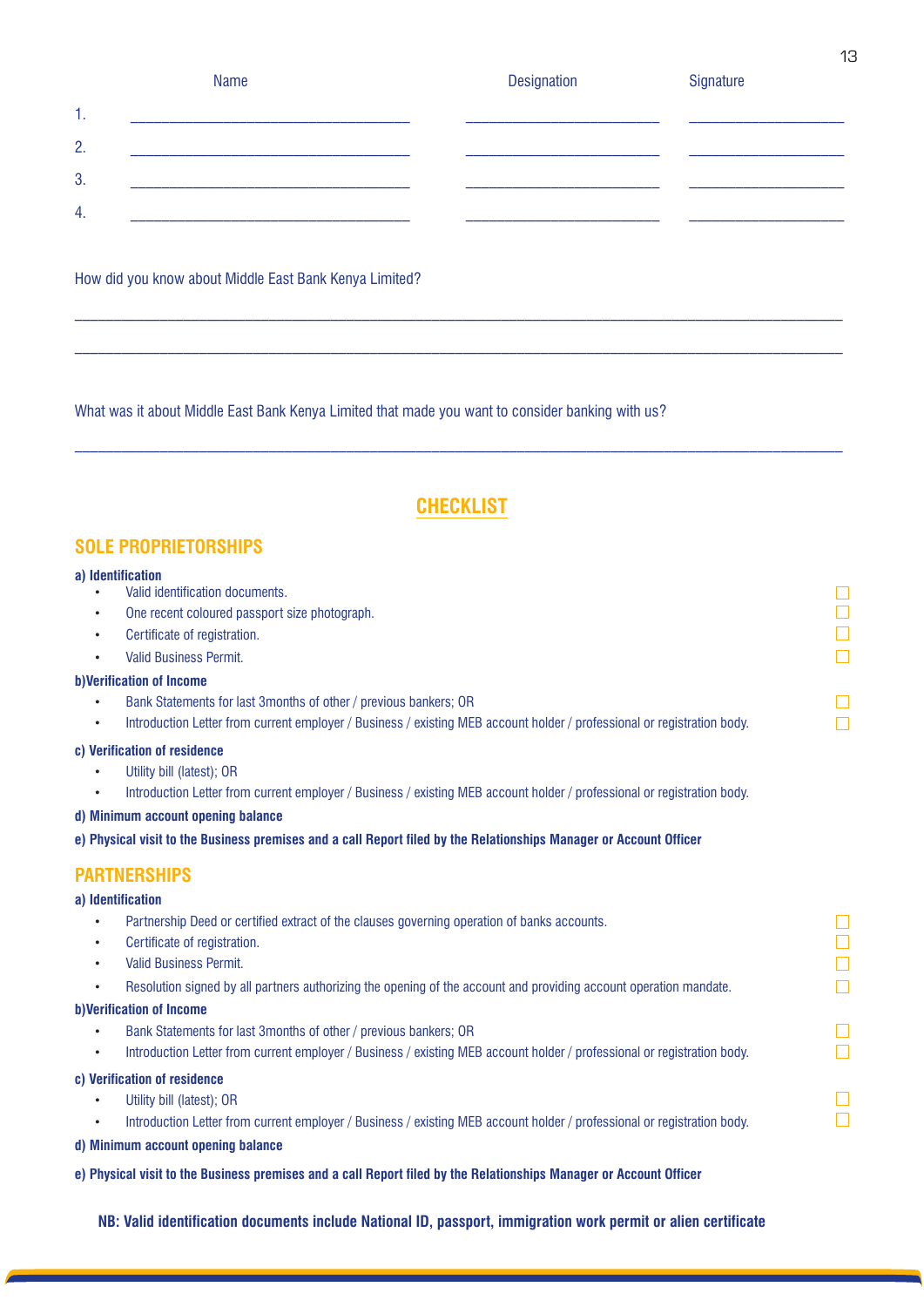### **CORPORATE ACCOUNTS / LIMITED COMPANIES**

### **a) Identification**

- • Valid identification documents and one passport photo for each director and signatory.
- Certificate of incorporation (Certified by Company Secretary).
- Memorandum & Articles of Association (up-to-date and certified by Company Secretary).
- Board Resolution authorizing the opening of the account and providing account operation mandate.
- **Valid Business Permit**
- Income Tax PIN Certificate for each directory and signatory.
- Income Tax PIN Certificate for the company.

### **b)Verification of Income**

- • Bank Statements of last 3months of other previous bankers; OR
- Recent Audited financial report from reputable audit firm; OR
- Introduction Letter from current employer / Business / existing MEB account holder / professional or registration body.

### **c) Verification of residence of chairman and one director**

- Utility bill (latest), lease or title deed; OR
- Introduction Letter from current employer / Business / existing MEB account holder / professional or registration body.

### **d) Minimum account opening balance**

**e) Physical visit to the Business premises and a call Report filed by the Relationships Manager or Account Officer**

### **LIMITED LIABILITY COMPANIES**

### **(LESS THAN 12 MONTHS IN OPERATION)**

### **a) Identification**

- Valid identification documents and one passport photo for each director and signatory.
- Certificate of Incorporation (Certified by Company Secretary).
- Memorandum & Articles of Association (up-to-date and certified by Company Secretary).
- Board Resolution authorizing the opening of the account and providing account operation mandate.
- **Valid Business Permit.**
- Recent office premises rent receipt or utility bill in Company's or Director's name
- Income Tax PIN Certificate for each directory and signatory.
- Income Tax PIN and VAT Certificate for the company.
- KYC processes for any shareholder with 25% holding or more.

### **b)Verification of Income**

- Bank Statements for last 3months of other / previous bankers: OR
- • Personal bank statements of at least two directors.

### **c) Verification of residence of chairman and one director**

- Utility bill (latest), lease or title deed; OR
- • Introduction Letter from current employer / Business / existing MEB account holder / professional or registration body.
- **d) Minimum account opening balance**
- **e) Physical visit to the Business premises and a call Report filed by the Relationships Manager or Account Officer**

**NB: Valid identification documents include National ID, passport, immigration work permit or alien certificate**

| <b>Service Service</b> |  |
|------------------------|--|
|                        |  |
|                        |  |
|                        |  |
|                        |  |
|                        |  |
|                        |  |
|                        |  |
|                        |  |
|                        |  |
|                        |  |
|                        |  |
|                        |  |

 $\Box$  $\Box$ П  $\Box$  $\Box$  $\Box$ 

 $\Box$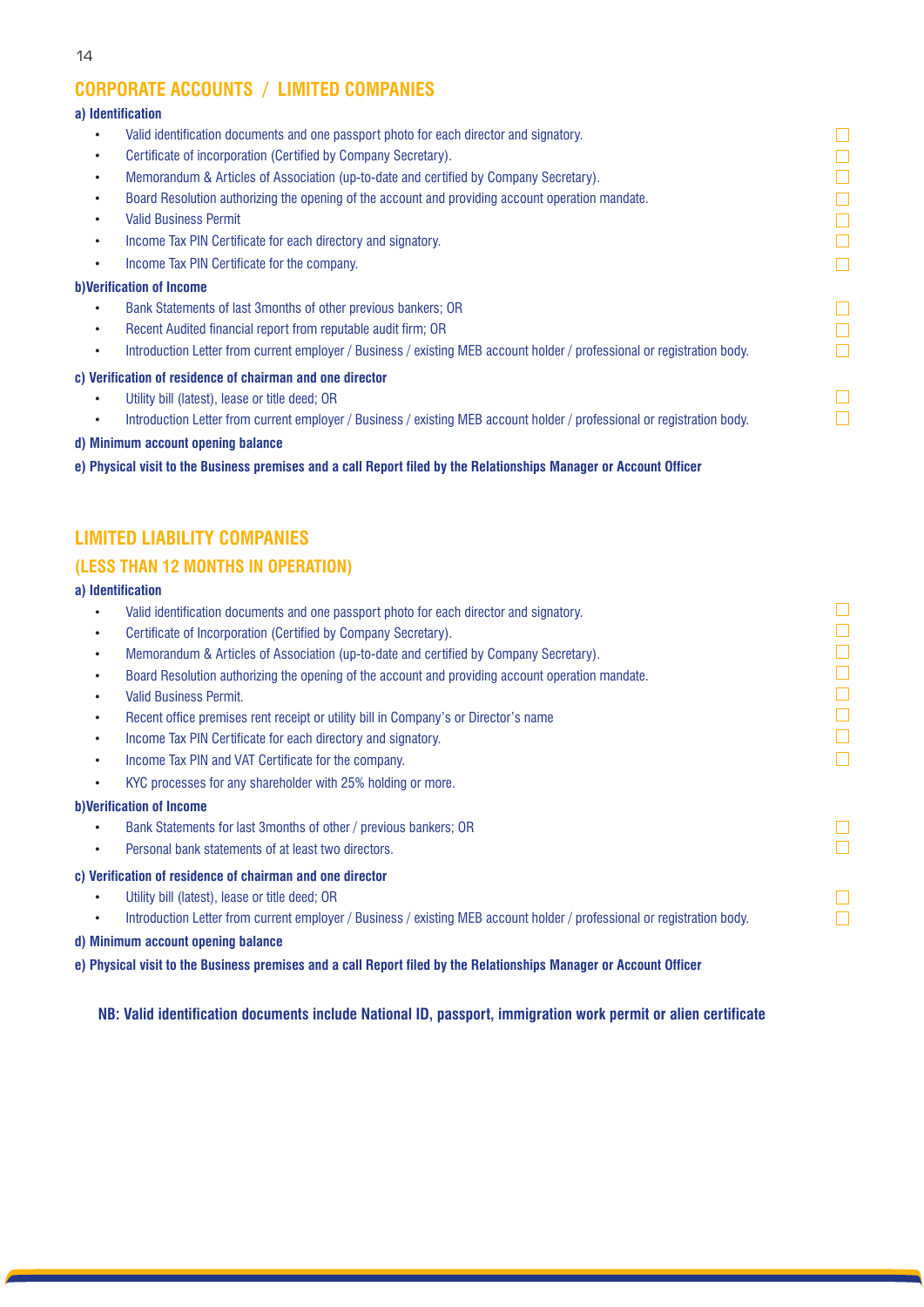### **NON-GOVERNMENTAL ORGANIZATIONS**

### **a) Identification**

- Valid identification documents and one passport photo for each director and signatory.
- **NGO Charter.**
- Certificate of Registration with the NGO Council
- Current operating licence OR letter from NGO Co-ordination Board to allow account opening.
- Full list of the NGO officials.
- Board Resolution authorizing the opening of the account and providing account opening operation mandate.
- Income Tax PIN Certificate for each director and signatory.
- Income Tax PIN Certificate for NGO.
- Recent office premises rent receipt or utility bill in NGO's or Director's name.

### **b)Verification of Income**

- Bank Statements for last 3months of other / previous bankers; OR
- Recent Audited Financial report from reputable Audit firm; OR
- Introduction letter from a reputable auditor or lawyer with the over 12 months association with the customer.

### **c) Verification of residence of chairman and one director**

- Utility bill (latest), lease or title deed; OR
	- Introduction Letter from current employer / Business / existing MEB account holder / professional or registration body.
- **d) Minimum account opening balance**

### **e) Physical visit to the Business premises and a call Report filed by the Relationships Manager or Account Officer**

### **CLUBS, ASSOCIATIONS, CHARITIES AND TRUSTEES**

### **a) Identification**

- Valid identification documents and one passport photo for each director and signatory.
- Constitution / Trust Deed (up-to-date and certified by secretary).
- Certificate of registration.
- Full list of the officials / Trustees.
- Resolution / Minutes of governing council authorizing the opening of the account and providing account operation mandate.
- Income Tax PIN Certificate for each Official / Trustee's and signatory.
- Income Tax PIN Certificate for the organization.
- Recent office premises rent receipt or utility bill in organization's or official / trustee's name.

### **b)Verification of Income**

- Bank Statements for last 3months of other / previous bankers; OR
- Recent Audited Financial report from reputable Audit firm; OR
- Introduction letter from a reputable auditor or lawyer with the over 12 months association with the customer.

### **c) Verification of residence of chairman and one Official / Trustee**

- Utility bill (latest), lease or title deed; OR
- Introduction Letter from current employer / Business / existing MEB account holder / professional or registration body.
- **d) Minimum account opening balance**
- **e) Physical visit to the Business premises and a call Report filed by the Relationships Manager or Account Officer**

**NB: Valid identification documents include National ID, passport, immigration work permit or alien certificate**

15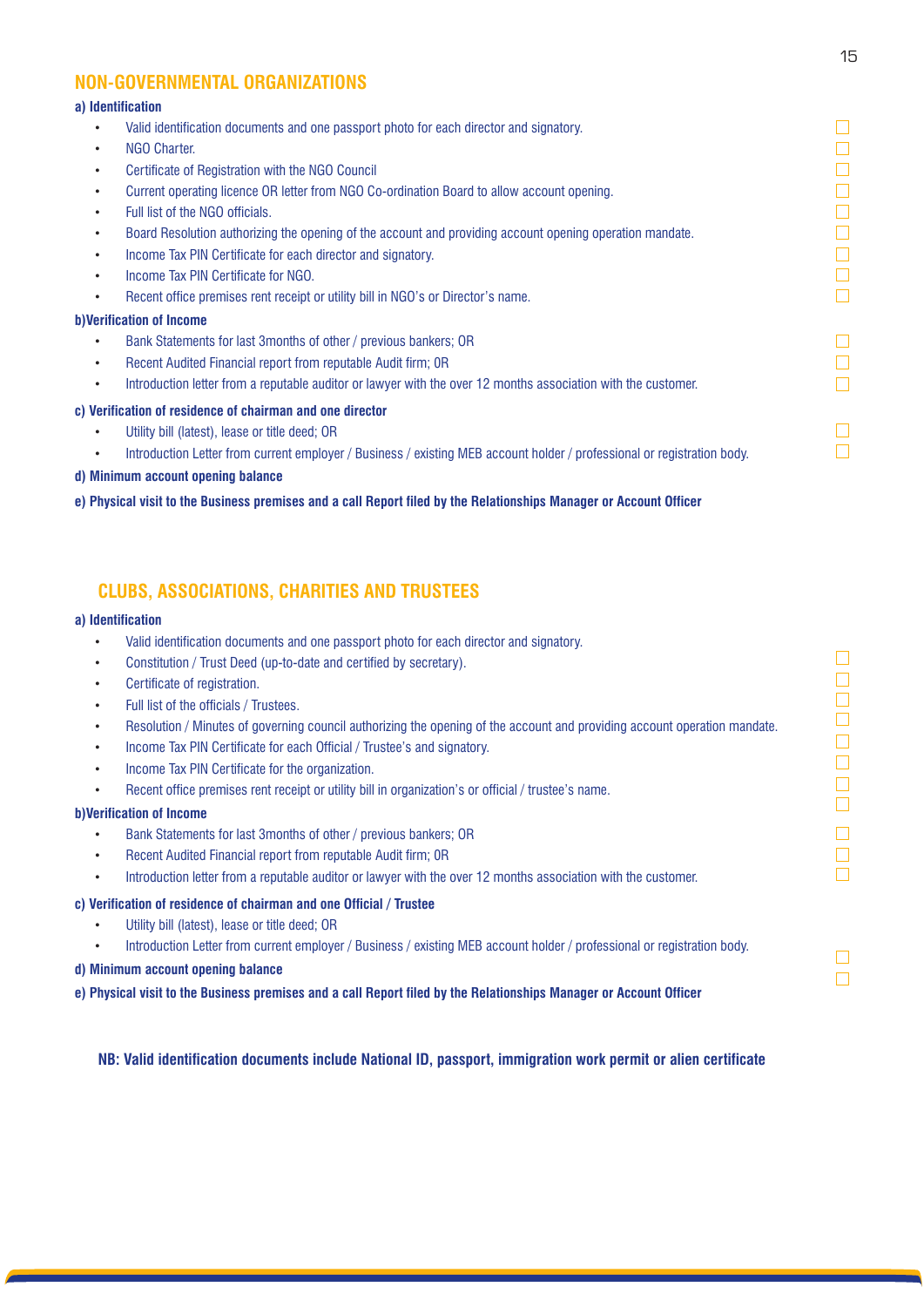| 16                                                |                                  |                                                                                           |                                                                                                                                      |
|---------------------------------------------------|----------------------------------|-------------------------------------------------------------------------------------------|--------------------------------------------------------------------------------------------------------------------------------------|
| <b>CTP Code:</b><br>the best of my knowledge      | <b>FOR BANK USE ONLY:</b>        |                                                                                           | Relationship Manager: -Having reviewed the data with the applicant(s), I confirm that the information contained herein is correct to |
| Input System by:                                  | <b>Name</b>                      |                                                                                           | Date                                                                                                                                 |
|                                                   | Signature                        | the control of the control of the control of the control of the control of the control of |                                                                                                                                      |
| <b>Checked and Verified by:</b>                   | <b>Name</b>                      |                                                                                           | Date                                                                                                                                 |
|                                                   | Signature                        |                                                                                           |                                                                                                                                      |
|                                                   |                                  |                                                                                           |                                                                                                                                      |
|                                                   | <b>KNOW YOUR CUSTOMER REPORT</b> |                                                                                           |                                                                                                                                      |
|                                                   | (A) CUSTOMER PROFILE             |                                                                                           |                                                                                                                                      |
| <b>Origin of Relationship</b>                     |                                  |                                                                                           |                                                                                                                                      |
| Date of first meeting with customer:              |                                  |                                                                                           |                                                                                                                                      |
| Is call report in place?                          | $\Box$ Yes (May attach copy)     | No                                                                                        |                                                                                                                                      |
| SUBSIDIARIES (mandatory for credit relationships) |                                  |                                                                                           |                                                                                                                                      |
| Company                                           | Investment (% of shares          |                                                                                           | Line of business                                                                                                                     |
|                                                   |                                  |                                                                                           |                                                                                                                                      |
|                                                   |                                  |                                                                                           |                                                                                                                                      |
| <b>Banking &amp; other financial information</b>  |                                  |                                                                                           |                                                                                                                                      |
|                                                   |                                  |                                                                                           |                                                                                                                                      |
|                                                   |                                  |                                                                                           |                                                                                                                                      |
|                                                   |                                  |                                                                                           |                                                                                                                                      |
| Will MEBK be main banking relationship?           | $\Box$ Yes                       | $\Box$ No                                                                                 |                                                                                                                                      |
| Auditors (Mandatory for credit relationships):    |                                  |                                                                                           |                                                                                                                                      |

### **Market Coverage**

Any past financial troubles: \_\_\_\_\_\_\_\_\_\_\_\_\_\_\_\_\_\_\_\_\_\_\_\_\_\_\_\_\_\_\_\_\_\_\_\_\_\_\_\_\_\_\_\_\_\_\_\_\_\_\_\_\_\_\_\_\_\_\_\_\_\_\_\_\_\_\_\_\_\_\_\_\_\_\_\_\_\_

| Reputation in local and overseas market: <b>Example 2018</b> 2019 12:30 AM |
|----------------------------------------------------------------------------|
|                                                                            |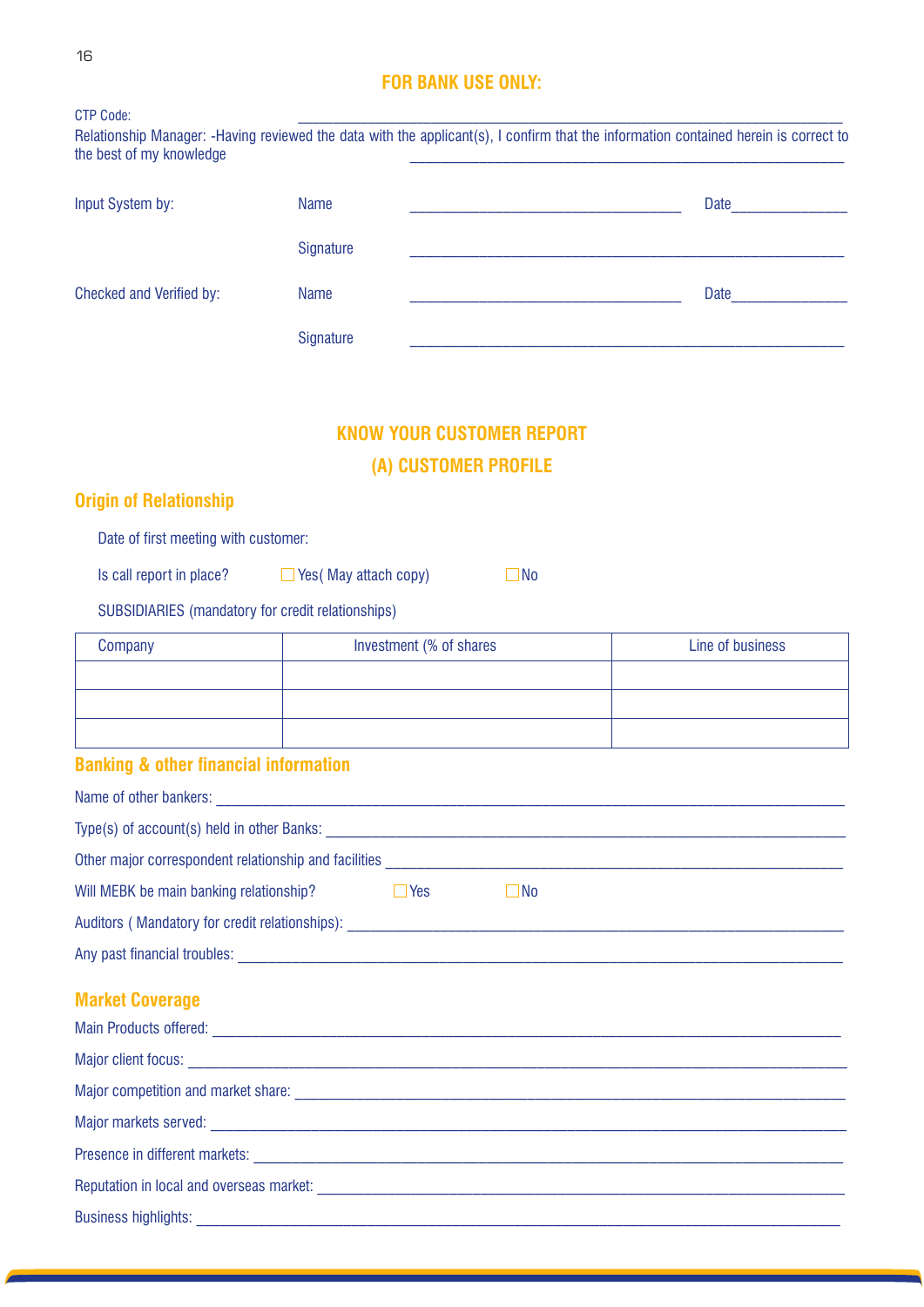### **(B) TRANSACTIONS PROFILE REPORT**

### **Sources of Funds**

Detailed description of the customer's regular or irregular income generating activities (e.g. business profits, salariy, sales turnover or other sources):

 $\_$  , and the state of the state of the state of the state of the state of the state of the state of the state of the state of the state of the state of the state of the state of the state of the state of the state of the

| Country (of source of funds:)                                                                                  |       |    |  |
|----------------------------------------------------------------------------------------------------------------|-------|----|--|
| Annual turnover / Annual budget (for NPIs) estimate. Indicate currency. [16] [16] [16] [16] [16] [16] [16] [16 |       |    |  |
|                                                                                                                |       |    |  |
| Customers source of funds for the initial a/c opening balance:                                                 |       |    |  |
| Means of remittance for these funds:                                                                           |       |    |  |
| Are there subsequent 'significant' incoming funds expected?                                                    | l Yes | No |  |
| If so, indicate source of these funds:<br>the control of the control of the                                    |       |    |  |

### **EXPECTED ACCOUNT ACTIVITY**

| <b>Expected Bank</b><br>products required | No. of<br><b>Transactions</b><br>(Average monthly) | <b>Average item</b><br>size | <b>Volume</b><br>(Monthly) |
|-------------------------------------------|----------------------------------------------------|-----------------------------|----------------------------|
| <b>Cash Deposits</b>                      |                                                    |                             |                            |
| <b>Cheque Transactions</b>                |                                                    |                             |                            |
| Out going LCY                             |                                                    |                             |                            |
| <b>FCY Transactions*</b>                  |                                                    |                             |                            |
| Letters of Credit**                       |                                                    |                             |                            |
| <b>Bills of Exchange</b>                  |                                                    |                             |                            |
| <b>Bills Discounting</b>                  |                                                    |                             |                            |
| Others (specify)                          |                                                    |                             |                            |
| *Transfer to / from High Risk countries:  |                                                    |                             |                            |

\*\* Shipments to (countries): \_\_\_\_\_\_\_\_\_\_\_\_\_\_\_\_\_\_\_\_\_\_\_\_\_\_\_\_\_\_\_\_\_\_\_\_\_\_\_\_\_\_\_\_\_\_\_\_\_\_\_\_\_\_\_\_\_\_\_\_\_\_\_\_\_\_\_\_\_\_\_\_\_\_\_\_\_

From (countries):

Suppliers / Distribution & selling Terms (Mandatory for credit relationships):

### **EXPECTED SOURCES OF FUNDS / MODE OF RECEIPT**

| <b>Expected Source of</b><br><b>Funds</b> | No.<br>of transactions | <b>Average Item</b><br>size | <b>Volume</b><br>(Monthly) |
|-------------------------------------------|------------------------|-----------------------------|----------------------------|
| Cash deposits                             |                        |                             |                            |
| Incoming wire transfers                   |                        |                             |                            |
| <b>Cheque deposits</b>                    |                        |                             |                            |
| Other (specify)                           |                        |                             |                            |

 $\_$  , and the set of the set of the set of the set of the set of the set of the set of the set of the set of the set of the set of the set of the set of the set of the set of the set of the set of the set of the set of th

Are the customer's requirements as above in line with its business profile? \_\_\_\_\_\_\_\_\_\_\_\_\_\_\_\_\_\_\_\_\_\_\_\_\_\_\_\_\_\_\_\_\_\_\_\_\_\_\_\_\_\_

### **NOMINEES ACCOUNTS**

Name(s) of the beneficial owners / controlling persons of the nominees A/c:

**ANY OTHER INFORMATION / NOTES:** \_\_\_\_\_\_\_\_\_\_\_\_\_\_\_\_\_\_\_\_\_\_\_\_\_\_\_\_\_\_\_\_\_\_\_\_\_\_\_\_\_\_\_\_\_\_\_\_\_\_\_\_\_\_\_\_\_\_\_\_\_\_\_\_\_\_\_\_\_\_\_\_\_\_\_\_\_\_\_\_\_\_\_\_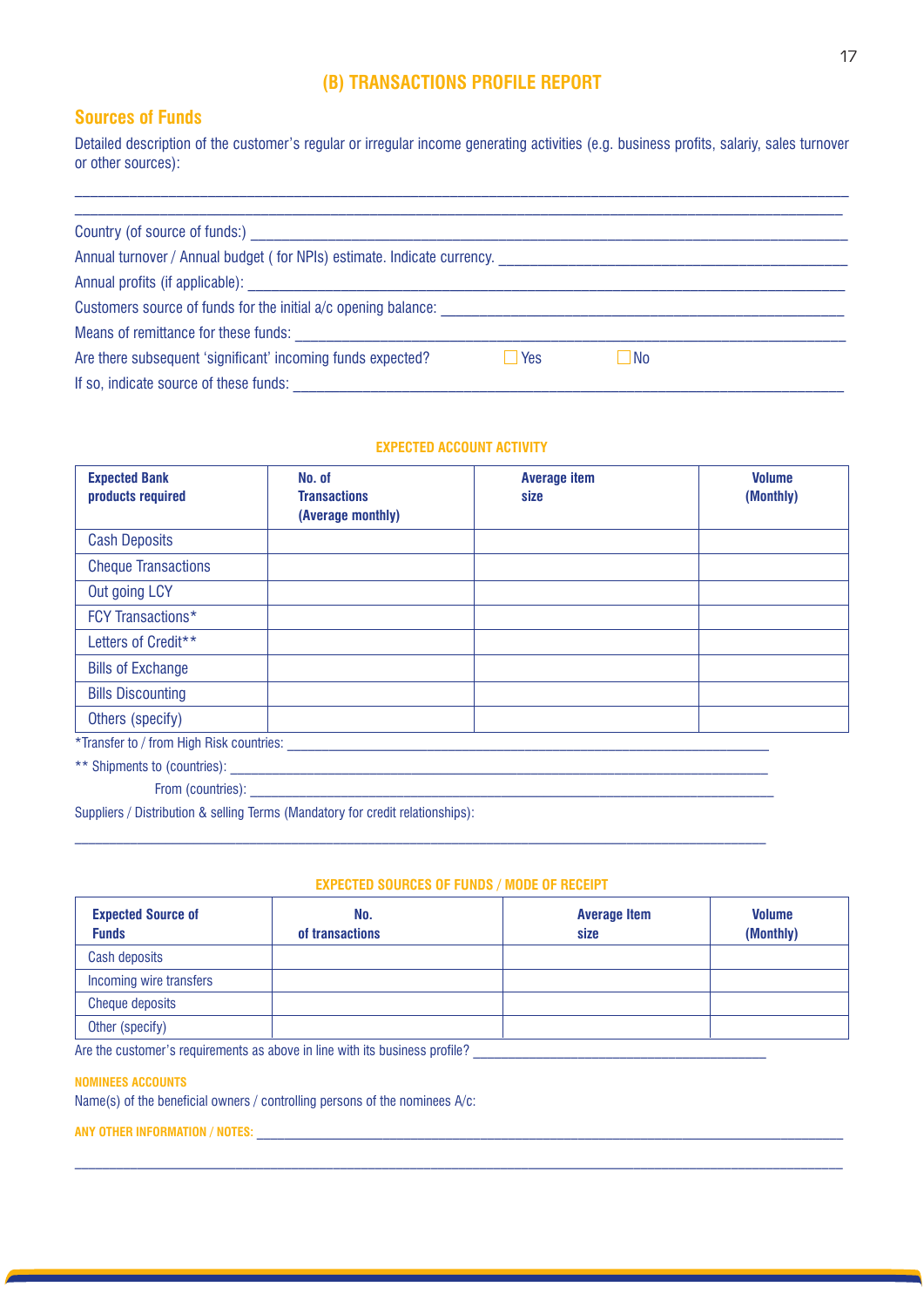### **(C) RISK ASSESSMENT REPORT**

| Is the customer's core business activity one of the defined "High Risk Business" and if so, which one?                 |                                                                                         |                                                                                                                                      |
|------------------------------------------------------------------------------------------------------------------------|-----------------------------------------------------------------------------------------|--------------------------------------------------------------------------------------------------------------------------------------|
| $\Box$ No<br>□ Account Relationship Manager judgementally assesses the account as "Low Risk".                          |                                                                                         | □ Yes. Concur with 'High Risk' assessment and opening the account is subject to High Risk Accounting Monitoring                      |
| Details below:                                                                                                         |                                                                                         |                                                                                                                                      |
|                                                                                                                        |                                                                                         |                                                                                                                                      |
|                                                                                                                        |                                                                                         |                                                                                                                                      |
|                                                                                                                        |                                                                                         | Is the customer located in a "High Risk" geography and / or does the customer deal principally with customers / suppliers located in |
| such geographies?<br>$\Box$ No, there is no geography risk                                                             |                                                                                         |                                                                                                                                      |
| $\Box$ Yes (which geographies).                                                                                        |                                                                                         |                                                                                                                                      |
| Details below:                                                                                                         |                                                                                         |                                                                                                                                      |
|                                                                                                                        |                                                                                         |                                                                                                                                      |
|                                                                                                                        |                                                                                         |                                                                                                                                      |
|                                                                                                                        |                                                                                         | Based on above and the products we expect the customers to use, does the customers represent "High Risk" even if not a High Risk     |
| <b>Business type?</b><br>$\Box$ No, products and geographies dealt with are consistent with normal business activities |                                                                                         |                                                                                                                                      |
| $\Box$ Yes. Give reasons)                                                                                              |                                                                                         |                                                                                                                                      |
| Details below:                                                                                                         |                                                                                         |                                                                                                                                      |
|                                                                                                                        |                                                                                         |                                                                                                                                      |
|                                                                                                                        |                                                                                         |                                                                                                                                      |
|                                                                                                                        |                                                                                         | Does management approve account opening subject to High Risk Account Monitoring. _____________________________                       |
| Assessment: Assessment:                                                                                                | <b>Example 2016 Risk Property Advisory Property Advisory Property Advisory Property</b> |                                                                                                                                      |
|                                                                                                                        |                                                                                         |                                                                                                                                      |
|                                                                                                                        |                                                                                         |                                                                                                                                      |
|                                                                                                                        |                                                                                         |                                                                                                                                      |
| <b>Head of Department:</b>                                                                                             |                                                                                         |                                                                                                                                      |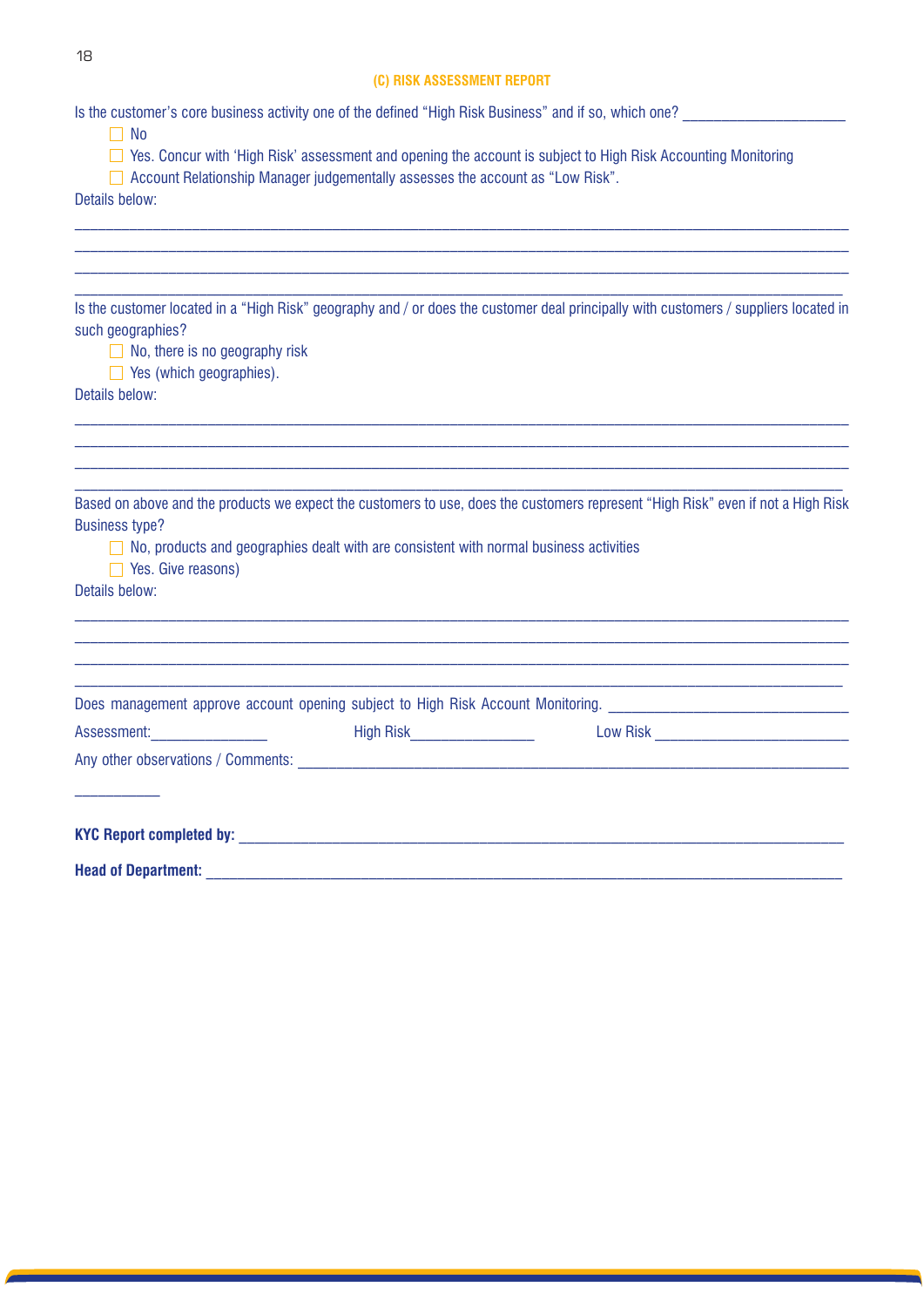|  | <b>Notes</b> |  |
|--|--------------|--|
|  |              |  |
|  |              |  |
|  |              |  |
|  |              |  |
|  |              |  |
|  |              |  |
|  |              |  |
|  |              |  |
|  |              |  |
|  |              |  |
|  |              |  |
|  |              |  |
|  |              |  |
|  |              |  |
|  |              |  |
|  |              |  |
|  |              |  |
|  |              |  |
|  |              |  |
|  |              |  |
|  |              |  |
|  |              |  |
|  |              |  |
|  |              |  |
|  |              |  |
|  |              |  |
|  |              |  |
|  |              |  |
|  |              |  |
|  |              |  |
|  |              |  |
|  |              |  |
|  |              |  |
|  |              |  |
|  |              |  |